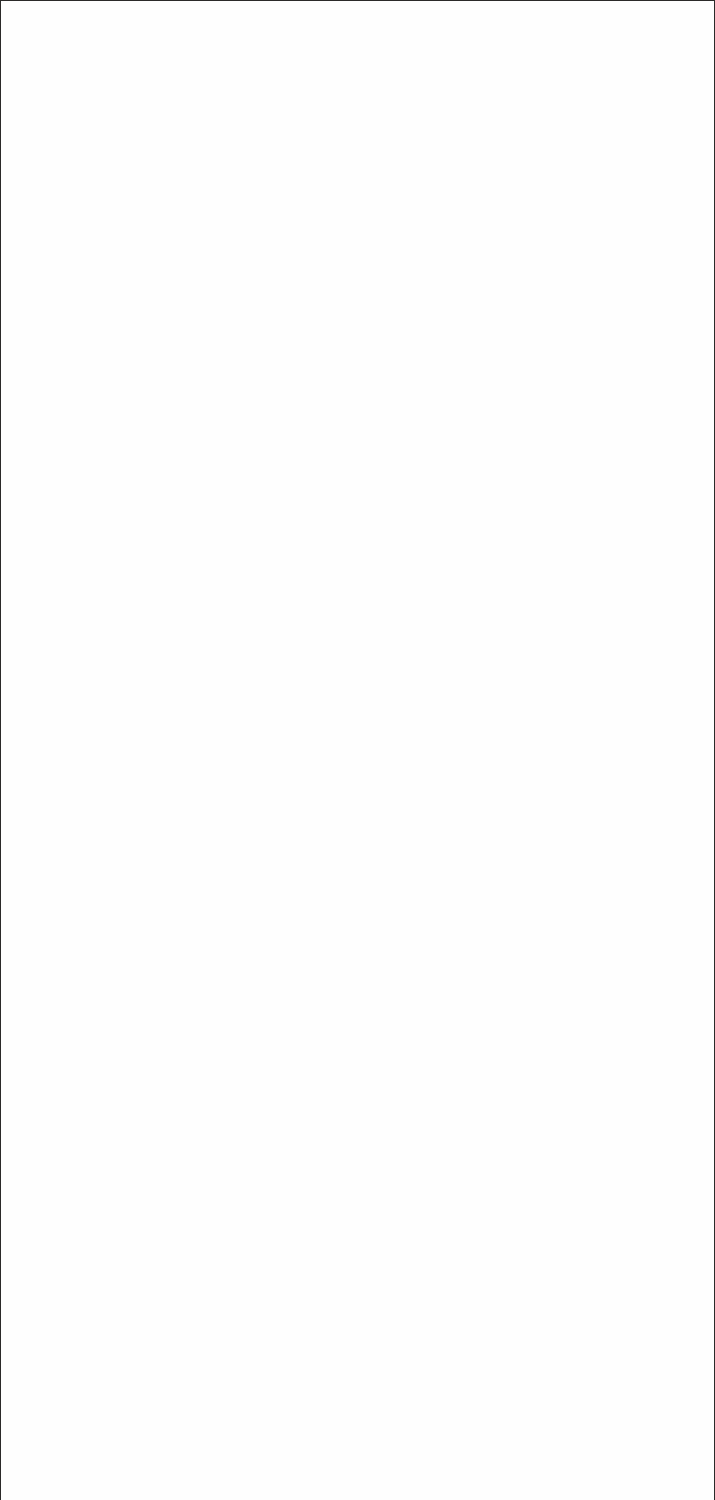## **TERMS AND CONDITIONS**

This document lays out the Terms and Conditions which shall be applicable to all the Account(s) which are existing or may be opened any time in future with DCB BANK, a banking company incorporated under the Companies Act, 1956 and having its Registered Office at Registered Office at 601 & 602, Peninsula Business Park, 6th Floor, Tower A, SenapatiBapat Marg, Lower Parel, Mumbai - 400013.

## **Interpretation:**

- The words 'I' and / or 'me' and / or 'my' and / or "we" refer to the person(s) who open the account and shall include both singular and plural.
- The words 'Bank' and / or 'DCB Bank' shall refer to DCB Bank and any of its branches and also its successors and assignees.
- Any reference to gender will include masculine / feminine and third gender.
- The word "Account(s)" and / or "account(s)" shall mean any of the accounts as mentioned herein after.
- The word "customer" shall mean the person(s) who open(s) the account(s) and / or avail(s) of any of the facilities as mentioned herein after.
- The word "Person(s)" shall include individual, partnership firm, company, association of persons, HUF, society and trust. **DEPOSITS**

## **A. SAVINGS ACCOUNTS**

I agree to ensure sufficient balance in my Savings Account before issuing cheques. I / We am / are aware that under Section 138 of the Negotiable Instruments Act, introduced by the Banking Public Financial Institutions and Negotiable Instruments Laws (Amendment) Act 66 of 1988, in terms of which a drawer of a cheque is liable to penalties in case of dishonour of the cheque for insufficiency, etc. of funds in the account. Accordingly I / we will ensure to draw cheques on the account only against sufficient funds / clear balance in the account equivalent to the amount of the cheque being issued. The Bank has the right to review all such accounts which have frequent cheque returns and take appropriate action, as per internal policies. Such internal policies are liable to change at the sole discretion of the Bank.

I hereby understand that among all other things, minimum balance requirement for variants of Savings bank account under various scheme codes would be applicable and is in line with such updated information as available on the bank's website and SOC attached herewith.

## **1. Corporate Payroll Accounts:**

- a. Reversal of Salary Credits: I hereby irrevocably and unconditionally authorise the Bank to recover, on the request of the employer / Company, by debiting / reversal of credit, any excess amount credited by and / or on the instructions of the employer / company into my Account, without any reference or notice to me. The Bank will not be held responsible and liable for any such debit / reversal of credit carried out by the Bank.
- b. Closure of Salary Accounts: I acknowledge that my account has been opened with the Bank by virtue of my employment with the employer / Company and is designated as "Corporate Payroll".
- c. I understand that pursuant to the arrangement between the employer / Company and the Bank, I may be, at the sole discretion of the Bank, being entitled for certain facilities on the Corporate Payroll only during the currency with duration of my employment with the employer / Company. I hereby agree that for a corporate salary savings account opened by me, DCB Bank reserves the right to convert it into a regular savings account further ceasing to be categorised as a salary savings account. Accordingly there will be a change in minimum balance requirement and applicable service charges. The words "the employer / Company" refers to the corporate in which I am employed and on whose request the salary account is opened with the Bank.

## **2. Minor Account:**

- a. An Account may be opened on behalf of a minor by his / her natural guardian or by a guardian appointed by a court of competent jurisdiction. The guardian shall represent the minor in all transactions with the Bank. I agree and acknowledge that the cheque books, Mobile and Net Banking passwords, Debit / ATM Cards and Personal Identification Number (PIN) will be dispatched by courier (or any other mode at the Bank's discretion) at my risk and consequences to the address notified by me for correspondence. I shall not hold the Bank liable in any manner whatsoever in respect of such dispatch of these items.
- b. The guardian agrees that the minor's account will not be entitled to any overdraft or any borrowing facility whatsoever.
- If for any reason there is inadequate balance or the minor's account is overdrawn, the Bank shall be entitled to dishonour any cheques drawn on the said Account without being liable for any consequences arising there from.
- d. The guardian agrees that on issue of ATM / Debit card, all the terms and conditions as applicable to ATM / Debit card and its usage mentioned herein shall apply.
- e. The guardian agrees and acknowledges that the liability arising due to withdrawal by the minor, including through use of ATM / Debit card is assumed by the guardian and shall be discharged by the guardian alone. The guardian shall be fully bound by all debits to the minor's account including through the use of ATM / Debit card.
- f. The guardian agrees that the Bank shall be entitled without any notice to debit any of his / her accounts to recover all charges, fees, interests, costs or any amounts overdrawn from the minor's account.
- h. The guardian agrees to indemnify the Bank against all actions, claims, demands, proceedings, damages, losses, costs, charges and expenses whatsoever which the Bank may at any time incur, sustain, suffer or be put to as a consequence of or arising out of opening and / or operation of the minor account including withdrawal / transactions through use of ATM / Debit card or Online Banking platforms and further against all and any claims of the minor for any withdrawal / transactions made by the guardian in the minor's account.
- An account may be opened on behalf of a minor by his / her natural guardian or by a guardian appointed by a court of Competent Jurisdiction. The guardian shall represent the minor in all transactions of any description in the above account until the said minor attains majority.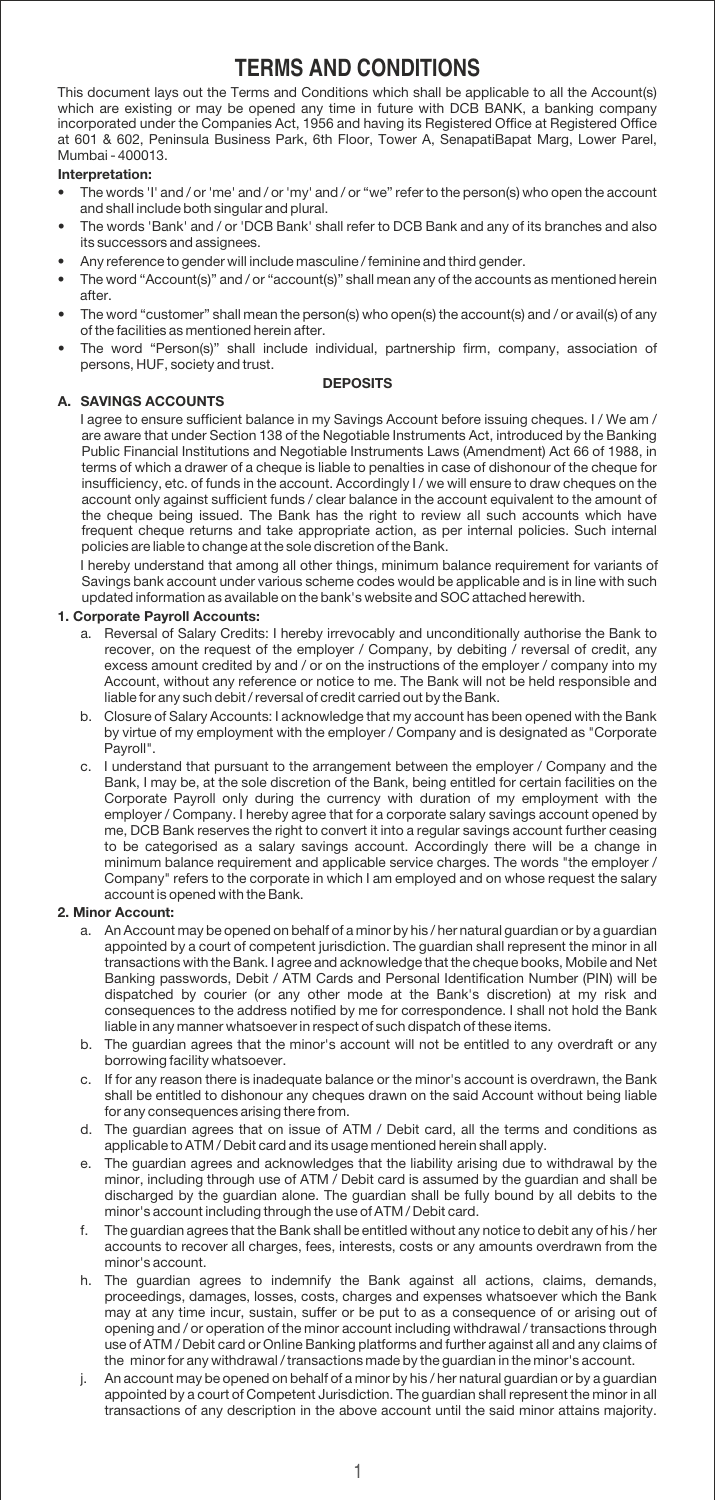Upon the minor attaining majority, the right of the guardian to operate the account shall cease. The guardian agrees to indemnify the Bank against the claim of above minor for any withdrawal / transactions made by him in the minor's account.

## k. Conversion on attainment of Major status:

A communication letter from Bank shall be sent to the Customer intimating him about the facility of conversion of his Account to a regular < Account type> account. Upon the Customer attaining majority, Bank shall have the right to freeze the Account. Such freeze shall be released only upon the fulfillment of all account opening formalities by the Customer (minor) as applicable to regular< Account type>

#### l. On attaining Majority:

Any cheques issued by Guardian prior to the date of the Customer attaining majority and which has been presented for clearing after the conversion of the account shall not be honoured by Bank. Upon the Customer attaining majority, the Guardian shall not be permitted to operate the Account

## **3.** Basic Savings Bank Deposit Account (BSBDA) / Small accounts:

- a. I am / We are aware that the product is introduced to ensure that the inability of person belonging to low income groups to produce documents to establish their identity and address does not lead to their financial exclusion and denial of banking services. A simplified procedure has been provided for opening of account in respect of those persons who do not intend to keep balances above  $\overline{650,000}$  or such other balances as may be stipulated by the Bank from time to time at its discretion, and whose total credit in one year is not expected to exceed  $*1,00,000$ , or such other balances as may be stipulated by the Bank from time to time at its discretion. In case of account balance or credit in one year exceeds the prescribed limit, customer's account will be frozen till the customer would establish their identity and address proof as required in the regular Savings Accounts.
- b. By applying for DCB Basic Savings Bank Deposit Account (BSBDA):
	- (I) I/We hereby confirm that I/we do not hold BSBD account in any other bank.
	- (ii) I/We undertake to close the existing savings bank account in the Bank, if any, within 30 days of opening BSBD account.
	- (iii) I/We am/are aware that I/we will not be eligible to open any other savings bank account in the Bank.

## **B. CURRENT ACCOUNTS**

- a. I / We hereby declare that I / we am / are not enjoying credit facilities with any of the Bank's branches or any other bank at the time of opening this Current Account. I undertake to inform the Bank in writing in case any credit facility is availed of by me from any other bank.
- b. I / We agree to repay to the Bank on demand, unconditionally, the amount of overdrafts that the Bank may grant to me from time to time, together with interest accrued thereon. I / We agree that this does not imply that the Bank is bound to grant me any credit facility whatsoever.
- c. I agree to ensure sufficient balance / not to exceed arrangement in my current account before issuing cheques. I / We am / are aware that under Section 138 of the Negotiable Instruments Act, introduced by the Banking Public Financial Institutions and Negotiable Instruments Laws (Amendment) Act 66 of 1988 in terms of which a drawer of a cheque is liable to penalties in case of dishonour of the cheque for insufficiency, etc. of funds in the account." Accordingly I / we will ensure to draw cheques on the account only against sufficient funds / clear balance in the account equivalent to the amount of the cheque being issued. The Bank has the right to review all such accounts which have frequent cheque returns and take appropriate action, as per internal policies. Such internal policies are liable to change at the sole discretion of the Bank.

## **RERA designated ACCOUNTS**

I/ we understand that the conduct of RERA account will be governed by applicable regulatory guidelines including but not limited to release of funds in linked current account being subject to submission of prescribed documents / certificates, and any other regulatory guideline as may be applicable for the opening, operations and conduct of RERA accounts from time to time.

## **C. FIXED DEPOSITS**

- a. I / We agree that the stipulated income tax on interest earned on Fixed deposits be deducted at source as directed by the Government of India.
- b. I / We agree to the Bank issuing certificate in the prescribed form for tax deducted at source on interest on Fixed Deposits, at the end of the Bank's Financial Year only which shall commence from the 1st of April every year and end on the 31st of March every year.
- c. I / We agree that, on maturity of my Fixed Deposit, in absence of my / our written instructions on disposal, the Bank reserves the right at its discretion to renew the deposit along with accrued interest thereon in the same name and for the same tenure as of the original Fixed Deposit at the rate/s of interest, then prevailing.
- d. I / We agree that if the Bank permits me / us to make a pre-mature withdrawal of my / our Fixed Deposit, the recovery of interest already paid or the penalty may be recovered from the proceeds of the Fixed Deposit, in accordance with prevailing regulations of the Bank and the Reserve Bank of India.

## **ADVANCES**

## **A. OVERDRAFT ACCOUNTS / FACILITY**

(1) In consideration of the Bank having granted / agreed to grant me / us a Temporary Overdraft facility for an amount not exceeding the predefined limit, (which will not exceed 90% or above of the amount(s) that may be held by the Bank in Term Deposits on my behalf). I / We hereby agree, record and confirm, that the Bank shall have a first charge on the amount(s) of such Term Deposits (which expression shall mean and include all such amounts standing to my / our credit in the Term Deposit account with the Bank and whether such sums are additional to or by way of renewal of or replacement for any sums deposited / to be deposited by me / us with the Bank or otherwise together in each case with all and any interest accruing in respect thereof) as a continuing security for the due repayment by me / us to the Bank on demand of all the sums which at any time or from time to time become due and owing by me / us to the Bank in respect of the said Temporary Overdraft facility and all interests, costs, charges, expenses, and other amounts whatsoever which may become due and payable by me / us to the Bank.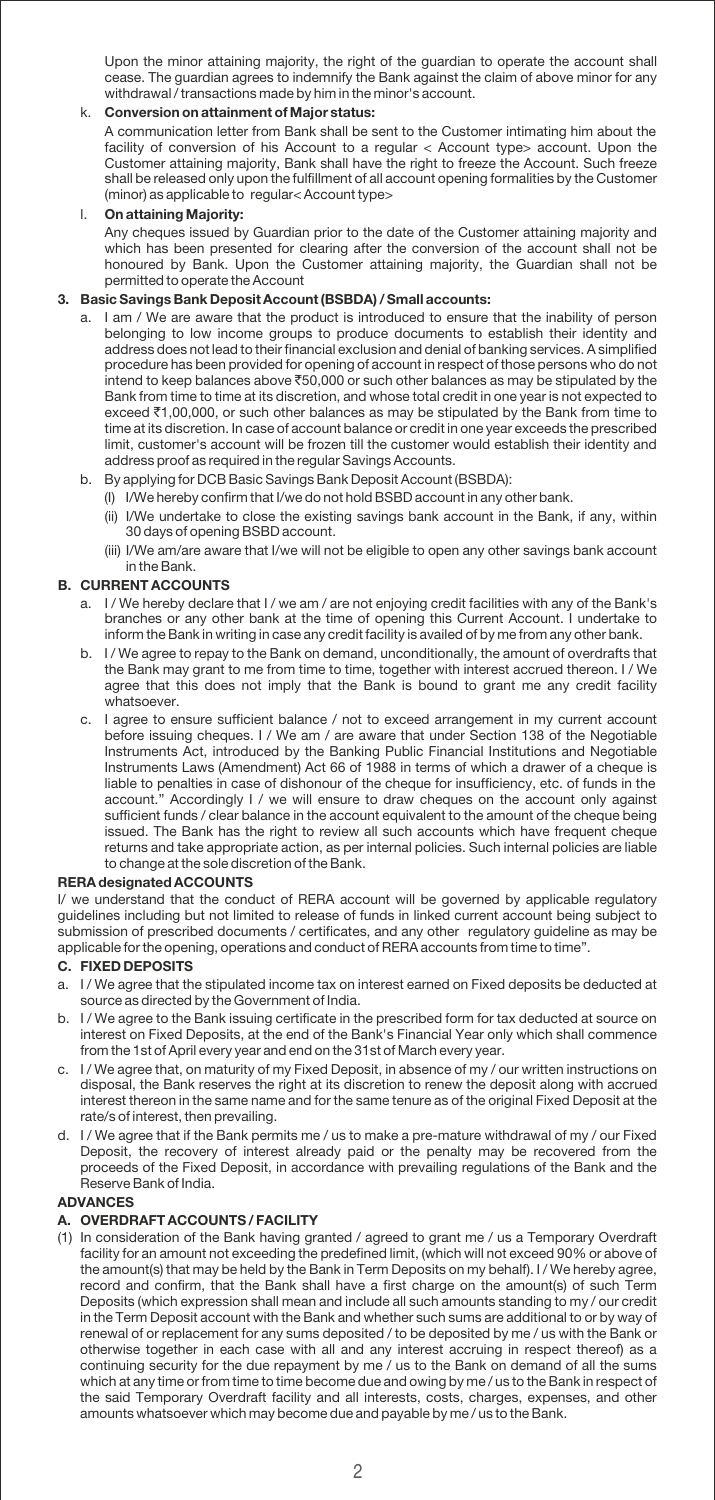- (2) I / We hereby irrevocably and unconditionally agree that the Bank shall be entitled to discontinue or terminate the said Temporary Overdraft facility at any time without notice to me.
- (3) I / We hereby irrevocably and unconditionally authorise the Bank to appropriate, adjust and set off the amount(s) of such Term Deposits towards the dues of the Bank in the event of my / our failure to pay the amount demanded by the Bank from me / us, the demand of the Bank being conclusive as to my / our liability for repayment thereof and for the said purpose.
- (4) I / We hereby irrevocably and unconditionally authorise the Bank, on the basis of my / our consent, to terminate all or any part of the Term Deposits prior to the maturity date thereof.

## **SWEEP IN INSTRUCTIONS**

- (1) I / We agree that all sweep-in accounts will have the same title.
- (2) I / We agree that all sweep-in deposits will be for a predetermined period only.
- (3) I / We authorise the Bank to break units of deposits formed due to sweep out instruction in case there is insufficient balance and / or the balance in the account is less than the specified threshold limit in my / our linked Savings / Current Account.

## **ATM USABLE CARDS**

- (1) **Fees:** I / We agree that all fees / taxes / surcharges / service charges and all other levies related to the ATM usable card may be recovered by the Bank by debit to my / our account.
- (2) **Transactions Responsibility:** I / We will be responsible for all types of transactions processed by the use of my / our ATM usable card, whether or not processed with my / our knowledge or authority, express or implied. I / We shall accept the Bank's record of transactions as conclusive and binding for all purposes.
- (3) **Cash Withdrawal Limits:** I / We will be allowed to withdraw through the ATM, only a pre-defined amount of cash everyday, irrespective of the credit balance in my / our account. This amount will be determined by the Bank and may be changed at any time at the Bank's sole discretion without notice to me / us. I / We agree that cash withdrawals will be subject to tax as applicable from time to time.
- (4) **Overdrawn Accounts:** I / We agree not to attempt to overdraw cash from the ATM unless sufficient funds are available in my / our account. The onus of ensuring adequate account balances is entirely on me / us. In case my / our account gets overdrawn due to cash withdrawal from the ATM, I / We agree to rectify the account balance position immediately. In case my / our account gets overdrawn, the Bank may levy any charge, which the Bank deems fit in addition to any interest to be charged on the debit balance in my / our account.

## (5) **Deposits:**

- a. I / We shall not deposit any cash in a Cheque Drop Box nor deposit any cash in a Drop Box meant for collecting other documents / payments. I / We agree and acknowledge that in case I / we deposit any cheque / cash in the wrong Cheque Drop Box or Drop Box then the Bank shall not be liable or responsible for the consequences of the same.
- b. I / We acknowledge that no receipt will be issued for any cheque deposited for collection in the Cheque Drop Box.
- c. I / We understand that the Bank will process the cheque deposited, on the basis of the information provided by me / us in the pay-in-slip duly filled in by me / us. The Bank will not be held responsible for any wrong credits due to incorrect information provided by me / us in this regard. I / We shall hold the Bank harmless for any consequences arising thereof.
- (6) **PIN:** I / We understand that the Bank will allot to me / us a unique PIN (Personal Identification Number) which will allow me / us to access my / our account through the ATM. The Bank will despatch the PIN in a sealed envelope. On receipt, I / we shall ensure that the same is received by me / us in a sealed envelope. I / We shall be responsible to maintain the confidentiality of the PIN and not to reveal the PIN to any third party. I / We shall commit the PIN to memory and not record the PIN in a written or electronic format.
- (7) **Validity of Card:** I / We agree that the ATM usable card at all times is the Bank's property. The validity period of the ATM usable card will be mentioned on the face of the card. I / We agree to surrender the card to the Bank in case of account closure or whenever demanded by the Bank for any reason whatsoever.
- (8) **Lost Card:** In case my / our ATM usable card is misplaced, stolen or otherwise lost, I / we agree to immediately report the event in writing to the Bank or call up at the Phone Banking. I / We understand that the ATM usable card will be cancelled by the Bank only during the working hours on a working day following the receipt of such intimation or 24 hours whichever is later. The Bank shall not be liable for any loss by the misuse of the ATM usable Card during such time that I / we would have lodged complaint with the Bank and the Bank would have actually cancelled the same as prescribed herein.
- (9) **Security of Card:** I / We agree to keep our ATM usable Card in safe custody and agree not to hand over the ATM usable Card to any person including any person who is a representative or claims to be a representative of the Bank. I / We understand that the Bank shall not be responsible for any misuse of the ATM usable Card by virtue of the same falling into wrong hands.
- (10) **Transaction not getting completed:** I / We understand that due to reasons beyond the control of the Bank or force majure like discontinuance of power supply / lost communication / mechanical problems / problems in ATM Machine / system problems, etc. the ATM will not be able to complete the desired transaction. I/We understand that the Bank will not be responsible for any ATM transaction not getting completed. I / We also understand that due to system maintenance / ATM errors, the ATM may not dispense the complete amount of cash that I / We have requested for. I / We understand that in such circumstances, I / We shall not hold the Bank responsible for not receiving the requested cash.
- (11) **Wrong entries to Account pertaining to ATM transactions:** In case I / we find out that a wrong entry has been debited to my / our account for ATM transactions not done by me / us, I / we would immediately raise the issue with my / our home branch. I / We understand that the Bank will do a thorough investigation of the same and revert to me with their final findings and decision of the Bank shall be final and binding on me / us.
- (12) **Audit Trail to be final and conclusive in case of any dispute:** I / We agree that in case of any dispute the Bank will be using the audit trail of the ATM (either in a printed or in non-editable electronic form) as the final and conclusive evidence in all disputes. I / We agree to abide by the recordings of the audit trail.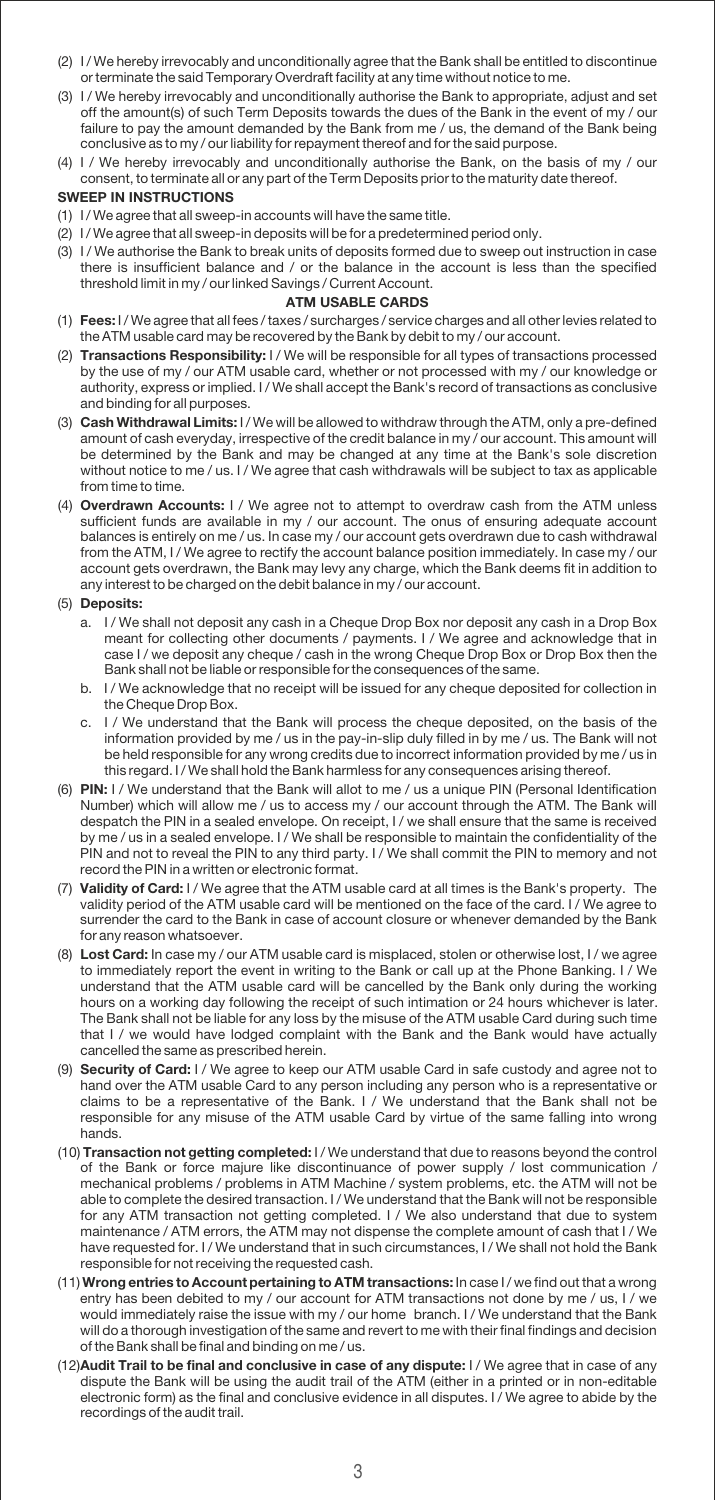(13) In case, I / we receive mutilated / torn / cut currency note(s) from the ATM. I / we will go to the branch of the Bank where I / we have opened the account and exchange the currency note(s) by submitting a letter and the transaction slip and confirming that I / we did the transaction at the ATM. Any other forms of claim will not be entertained.

**Form I**

## **FEMA DECLARATION (DECLARATION-cum-UNDERTAKING)**

[Under Section 10(5), Chapter III of The Foreign Exchange Management Act, 1999]

I / We hereby declare that the transaction the details of which are specifically mentioned in the Schedule hereunder does not involve, and is not designed for the purpose of any contravention or evasion of the provisions of the aforesaid Act or of any rule, regulation, notification, direction or order made there under.

I / We also hereby agree and undertake to give such information / documents as will reasonably satisfy you about this transaction in terms of the above declaration.

I / We also understand that if I / we refuse to comply with any such requirement or make only unsatisfactory compliance herewith, the Bank shall refuse in writing to undertake the transaction and shall if it has reason to believe that any contravention / evasion is contemplated by me / us report the matter to Reserve Bank of India.

I / We further declare that the undersigned has / have the authority to give this declaration and undertaking on behalf of the firm / company.

Signature of the Applicant for Foreign Exchange

\* Applicable when the declaration / undertaking is signed on behalf of the firm / company.

## **SCHEDULE**

All foreign exchange transactions as may be entrusted by us to the Bank from time to time.

## **A. APPLICABLE TO ALL ACCOUNTS / SERVICES**

- 1. I / We agree to abide by the Bank's Terms and Conditions and rules in force and the changes there to in Terms and Conditions from time to time relating to my / our account.
- 2. I / We agree that the opening and maintenance of the account is subject to rules and regulations introduced or amended from time to time by the Reserve Bank of India.
- 3. I / We agree that the Bank will be at liberty to close my / our account any time without assigning any reason whatsoever.
- 4. I / We agree that the Bank can, at its sole discretion, withdraw any of the services / facilities given in my / our account either wholly or partially at any time by giving one month's notice.
- 5. I / We agree that any change in my / our account status or change of address will be immediately informed to the Bank.
- 6. I / We agree that all instructions relating to my / our account will be issued in writing satisfactory to the Bank in form and content.
- 7. I / We agree and acknowledge that the cheque books, Phone Banking Telephone Identification Number (TIN), Mobile and Net Banking passwords, Debit / ATM Cards and Personal Identification Number (PIN) will be despatched by courier (or any other mode at the Bank's discretion) at my / our risk and consequences to the address notified by me / us for correspondence. I / We shall not hold the Bank liable in any manner whatsoever in respect of such despatch of these items.
- 8. I / We acknowledge that no receipt will be issued for any cheque deposits in the Cheque Drop Box.
- 9. I / We understand that the Bank will process the cheque deposited in the Cheque Drop Box on the basis of the information provided by me / us in the pay-in-slip duly filled by me / us. The Bank will not be held responsible for any wrong credits due to incorrect information provided by me / us in this regard. I / We shall hold the Bank harmless for any consequences arising thereof.
- 10. I / We agree to preserve my cheque book / ATM / Debit card carefully. In case of loss / theft of the same I / we shall immediately inform the Bank in writing.
- 11. I / We agree that I / we shall maintain the minimum balance in my / our account(s) as prescribed by the Bank.
- 12. I / We agree that I / we shall be liable to pay all charges, fees, interest, costs wherever applicable, which the Bank in its absolute discretion may levy with respect to my / our account or any transaction and the same may be recovered by the Bank by a debit to my / our account.
- 13. I / We agree that I / we shall not pay any amount in cash to any Sales Representative of the Bank at the time of opening an account or carrying out any transaction in the normal course of the business. I / We agree to deposit cash only at the Teller counters or in the ATM.
- 14. I / We agree that the Bank will send me / us communications / letters / cheque books, etc. through courier / messenger / mail e-mail / SMS / or through any other mode at its discretion and the Bank shall not be liable for any loss or delay arising therefrom.
- 15. I / We agree that Bank will, unless requested by me / us in writing to the contrary, issue cheque book on the opening of my account. Further issue of cheque books will be only against written requisition by me / us or by using a valid login through ATM, Phone Banking or Mobile / Net Banking.
- 16. I / We agree that in the event of an account being overdrawn, the Bank reserves the right to set off such overdrawn amount against any credit lying in any of my accounts without giving any notice to me / us.

## **Declaration under Liberalised Remittance Scheme:**

I hereby declare that:

- 1. The total amount of foreign exchange purchased from or remitted through, all sources in India, during this Financial year including this application is within the limit of USD 2,50,000 or equivalent as prescribed by Reserve Bank of India.
- 2. I hereby certify that the source of funds for making such purchase/ remittance belongs to me and undertake that the foreign exchange will not be used for prohibited purposes.
- 3. I am a person resident in India. I am not a Foreign National/ Non- Resident Indian(NRI)/ Person of Indian Origin (PIO) or Overseas Citizen of India (OCI)
- 4. I have not availed any loan / credit/ borrowings for remitting under l Liberalised Remittance Scheme for Capital Account transactions
- 5. I have not clubbed remittance value with any of my family member, if we are not the coowners/co-partners of the investment/property/overseas bank account.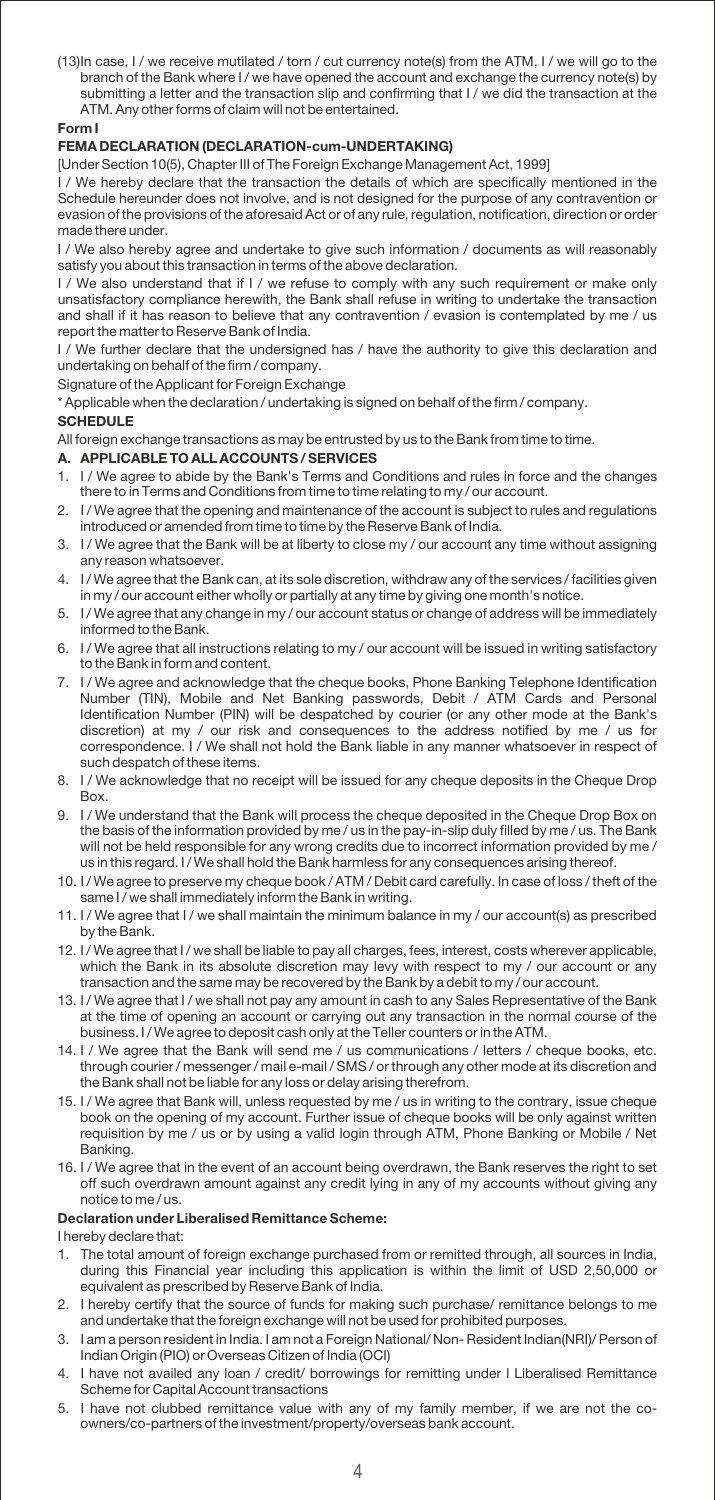## **OFAC declaration:**

- I. I/We declare that my/ our counter party in the transaction is/are free from any sanction to the best of my/ our knowledge, and I/ We shall solely be responsible, if it is later found to be false.
- II. I/Weundertake not to hold DCB Bank Ltd, responsible in any manner whatsoever in nature and hold DCB Bank Ltd, fully indemnified against all losses and damages that may be caused to me on account of funds remitted under this transaction being confiscated or blocked or seized by any authority / government / Agency / Bank.
- III. I undertake to bear the risk of currency or cross currency, if any, in case the Bank needs to convert the remittance amount to any other currency or vice-versa or whatsoever in nature.
- IV. I/We authorise the Bank to furnish any material information relating to this transaction as required by any authority / Government / Agency / your Correspondent Bank overseas, now or in future.

I/We authorise the Bank, to make available any of the material information pertaining to my/our transaction to any authority / Government / Agency / your Correspondent Bank overseas without referring the matter to me/us.

## **B. PHONE BANKING**

- 1. I / We accept that at my / our request the Bank has agreed to provide me / us the facility of carrying out banking transactions by giving instructions through the Interactive Voice Response System (IVRS) and / or verbally to a Phone Banking officer (agent).
- 2. I / We am / are aware that in connection with such facility I / we am / are required to identify myself / ourselves to the Phone Banking System by using my / our Customer Identification Number and my / our Telephone Identification Number (TIN) and / or manual verification checks as decided by the Bank from time to time.
- 3. The Bank has no means of verifying the identity of the person giving the telephone instructions in my / our name and I / we further agree not to hold the Bank liable for any loss or damage incurred or suffered by me / us due to any error, defect, failure or interruption in the provision of Phone Banking services arising from or caused by any reason whatsoever.
- 5. I / We agree that the Phone Banking facility will be available and applicable to all my / our existing accounts and all other accounts that may be opened from time to time.
- 6. I / We unconditionally agree that I / we shall not hold the Bank liable for:
	- a. Transactions resulting from carrying out my / our telephonic instructions in good faith any delay or inability on its part in carrying out any telephonic instructions.
	- b. Transactions that are carried out on telephonic instructions given by unauthorised persons who might have illegally or otherwise gained access to my / our confidential TIN.
	- c. Not carrying out such instructions where the Bank has reason to believe that the instructions are not genuine or are otherwise unclear, improper, vague or doubtful accepting instructions given by any one of us in case of joint accounts.
- 8. I / We agree that the record of the instructions given and transactions concluded over the phone shall be conclusive proof and binding for all purposes and can be used as evidence in any proceedings.

## **C. BILL PAY FACILITY**

- 1. I / We agree and accept the services as provided by the Bank at my / our request to carry out my / our bill payments by Phone Banking / ATM / Net Banking / Mobile Banking. The instructions for bill payments will be given by me / us from time to time.
- 2. I / We agree to provide my / our correct identification details as registered with the billing company. I / We agree to indemnify the Bank from any liability due to erroneous information given by me / us in this regard.
- 3. I / We agree that in case of any change in my / our identification details, it would be my / our responsibility to communicate these changes as registered with the billing company to the Bank immediately.
- 4. I / We agree that this facility will be available to me / us subject to and upon receipt of the billing company's confirmation as to the details furnished by me / us.
- 5. I / We have no objections whatsoever to the billing company providing my / our billing details to the Bank.
- 6. I / We agree that all billing and payment details will be prepared by electronic means and the information contained therein will be extracted from the computerised system maintained by the billing company and the Bank respectively. The Bank is not liable for any error in the statement and I / We shall always hold the Bank harmless against any losses, damages, etc. that may be incurred or suffered by me / us if the information contained turns out to be inaccurate / incorrect.
- 7. I / We agree that any disputes on bill details will be settled directly by me / us with the billing company and the Bank's responsibility is limited to provision of information only.
- 8. I / We agree to pay the exact amount due as per the utility company's bill before the expiry of due date thereof and failing which I / we shall hold the Bank harmless against the consequences thereof including in particular the non-payment of bill amount.
- 9. I/We unconditionally agree that I/we shall not hold the Bank liable for:
- a. Such transactions that are carried out on my / our instructions in good faith.
- b. Not carrying out such instructions where the Bank has reason to believe (which decision of the Bank. I / we shall not question / dispute) that the instructions are not genuine or are other wise unclear, improper, vague or doubtful.
- c. Accepting instructions given by any one of us (in case of joint accounts).
- d. For any loss or damage incurred or suffered by me / us due to any error, defect, failure or interruption in the provision of bill payment services arising from or caused by any reason whatsoever
- e. Withdrawing / suspending the facility wholly / partially without prior notice to me / us.
- f. I / We agree that the record of instructions given and transactions with the Bank shall be conclusive proof and binding for all purposes and can be used as evidence in any proceedings.
- 10. I / We agree that all transactions other than those executed instantaneously by the Bank, that is those requiring processing by the Bank / billing company will be carried out only during business hours and the value dates if any, will follow the operating hours / days decided by the Bank / billing company.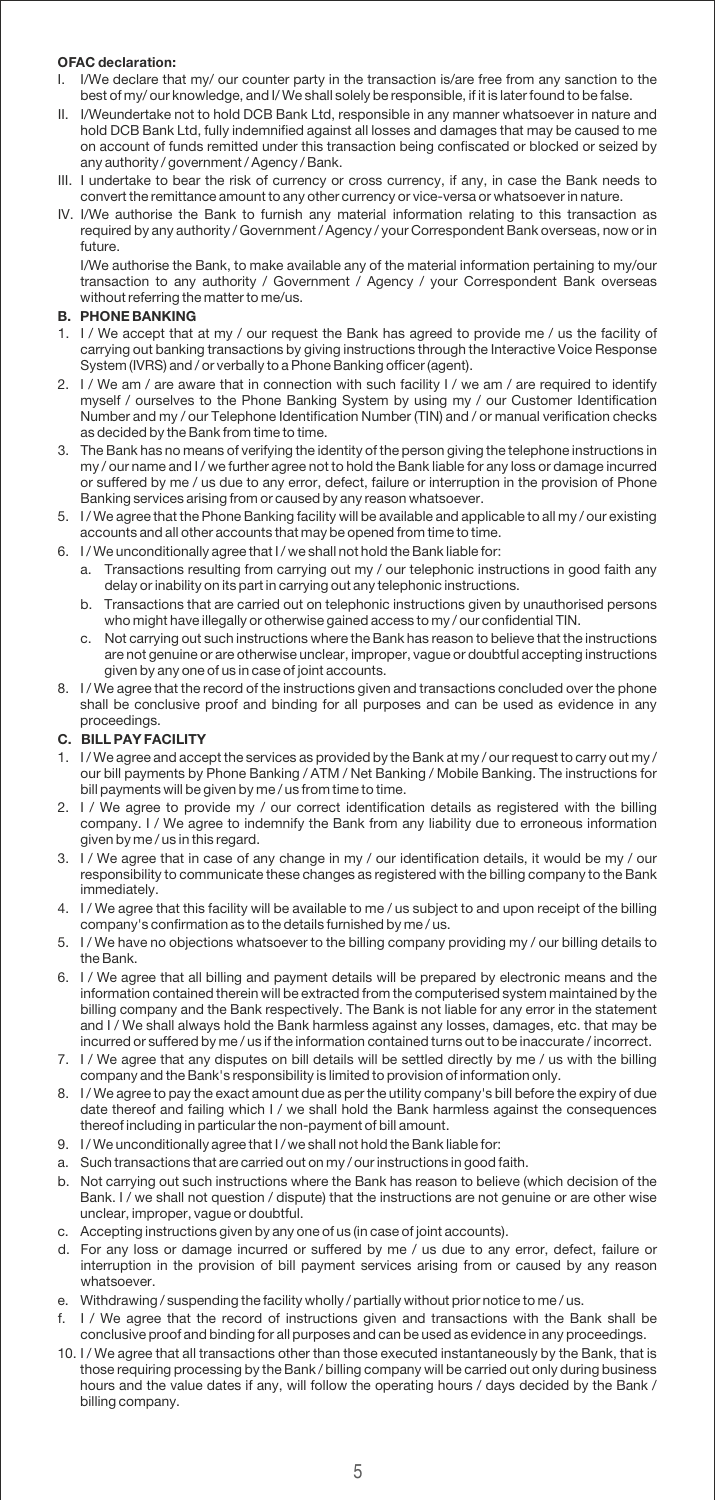- 11. I / We agree the Bank is at liberty to withdraw at any time, the Bill Payment facility, or any services provided there under, in respect of any or all the accounts without assigning any reason whatsoever and without giving me / us any notice.
- 12. I / We agree to give the Bank 15 days notice in writing and obtain an acknowledgment thereof in order to terminate the Bill Payments facility availed by me / us.
- 13. I / We agree that all the conditions applicable to ATM services and Phone Banking services are binding on me / us in this regard.

#### **D. MOBILE BANKING**

#### 1. **Definitions:**

In this section, the following words and phrases have the meaning set opposite them unless the context indicates otherwise:

- a. "Mobile Banking" means facility of access to information relating to the saving / current / loan account(s) / fixed deposit of the customer and usage of products and / or other services as may be advised or made available on Mobile Phone by the Bank from time to time on / through Mobile Banking. The words Mobile Banking and Mobile Banking services are used interchangeably in this document.
- "Mobile Phone" means the handset together with requisite accessories, equipment, attachments and other software which is owned / possessed by the customer / cellular service subscriber.
- c. "User" refers to a customer of the Bank authorised to use the Mobile Banking service provided by the Bank.
- d. "Personal Information" refers to the information about the user obtained in connection with the Mobile Banking service.
- "Cellular Service Provider" or "CSP" refers to the GSM / CDMA service provider (for operation of Mobile Phones) who has entered into an agreement with the Bank for provision of Mobile Banking services to its customers.
- 2. **Applicability of Terms and Conditions:** These Terms and Conditions form the contract between the User, the Bank, and the Cellular Service Provider and shall be in addition to and not in derogation of the terms and conditions relating to any account of the User and / or the respective product or the service provided by the Bank or the CSP.
- 3. **Eligibility:** Any customer of the Bank, having a saving / current / loan account(s) / fixed deposit authorised to operate singly or on either or survivor basis and who is also a Current Subscriber of the CSP. The User should have access to the Mobile Phone and knowledge of how the Mobile Phone works. The User should at all times possess the Mobile Phone software, which is required for using Mobile Banking. In case of Minor accounts, only the natural guardian of the minor shall be eligible to avail of this service.
- 4. **Registration:** I / We agree that I / we shall be entitled to use the Mobile Banking service only if my / our application is found in order and the relevant particulars are registered by the Bank and the CSP. The Bank and the CSP shall be at liberty to reject my / our application without assigning any reason.
- 5. **Mobile Banking:** The Bank shall endeavour to provide to the User through Mobile Banking, such services as the Bank may decide from time to time. The Bank reserves the right to decide the type of services which a user may be offered on each account and may differ from user to user. The Bank may also make additions / deletions to the services offered through Mobile Banking at its sole discretion.
- 6. Only those accounts opened with the Bank and attached to the respective User's ID will be accessible through Mobile Banking.
- 7. There will be no obligation on the Bank to support all the versions of this Mobile Phone software.
- 8. Mobile Banking Access: I / We agree that I / we shall use only my / our Mobile Phone to access the Mobile Banking Service of the Bank. The access is restricted to me / us on the specific Mobile Phone number(s) registered with the Bank for Mobile Banking. I / We shall not disclose my / our MPIN number/s relating to the Mobile Phone(s), to any person or write / record it at any place whereby some other person can come to know my MPIN No. I / We understand that in case I / we fail to follow / adhere to this, I / we shall be solely responsible for the consequences arising there from. I / We shall not attempt or permit others to attempt accessing the account information stored in the computers of the Bank through any unauthorised means. I / We shall not allow any other person to have access to my / our Mobile Phone(s) or leave the Mobile Phone(s) unattended.
- 9. **Authority to the Bank:** I / We grant express authority to the Bank for carrying out the transactions performed by me / us through Mobile Banking. The Bank shall have no obligation to verify the authenticity of any transaction received from me / us through Mobile Banking or purporting to have been sent by me / us via Mobile Banking other than by means of verification of the Mobile Phone number(s). The display that is produced by me / us at the time of operation of Mobile Banking is a record of the operation of the mobile access and shall not be construed as the Bank's records of the relative transactions. The Bank's own records of transactions maintained through computer systems or otherwise shall be accepted as conclusive and binding for all purposes unless I / we point out any discrepancy within a week from the date of receipt of periodical statement. All transactions arising from the use of Mobile Banking, to operate a joint account, shall be binding on all the joint account holders, jointly and severally.
- 10. **Accuracy of Information:** I / We am / are responsible for the correctness of information supplied by me / us to the Bank through the use of or through any other means such as electronic mail or written communication. Neither the Bank nor the CSP accepts any liability for the consequences arising out of erroneous information supplied by me / us. If I / we suspect that there is an error in the information supplied to the Bank by me / us, I / we shall advise the Bank as soon as possible. The Bank will endeavour to correct the error wherever possible on a 'best efforts' basis. If I / we notice an error in the account information supplied to me / us through or by the use of any of the Mobile Banking services, I / we shall advise the Bank as soon as possible. The Bank will endeavour to correct the error promptly and adjust any interest or charges arising out of the error. All outputs of statements are duplicate statements of account and will be prepared by electronic means and the information contained therein will be extracted from a computerised back up system maintained by the Bank. While the Bank will take all reasonable steps to ensure the accuracy of the statement, the Bank is not liable for any error. I / We shall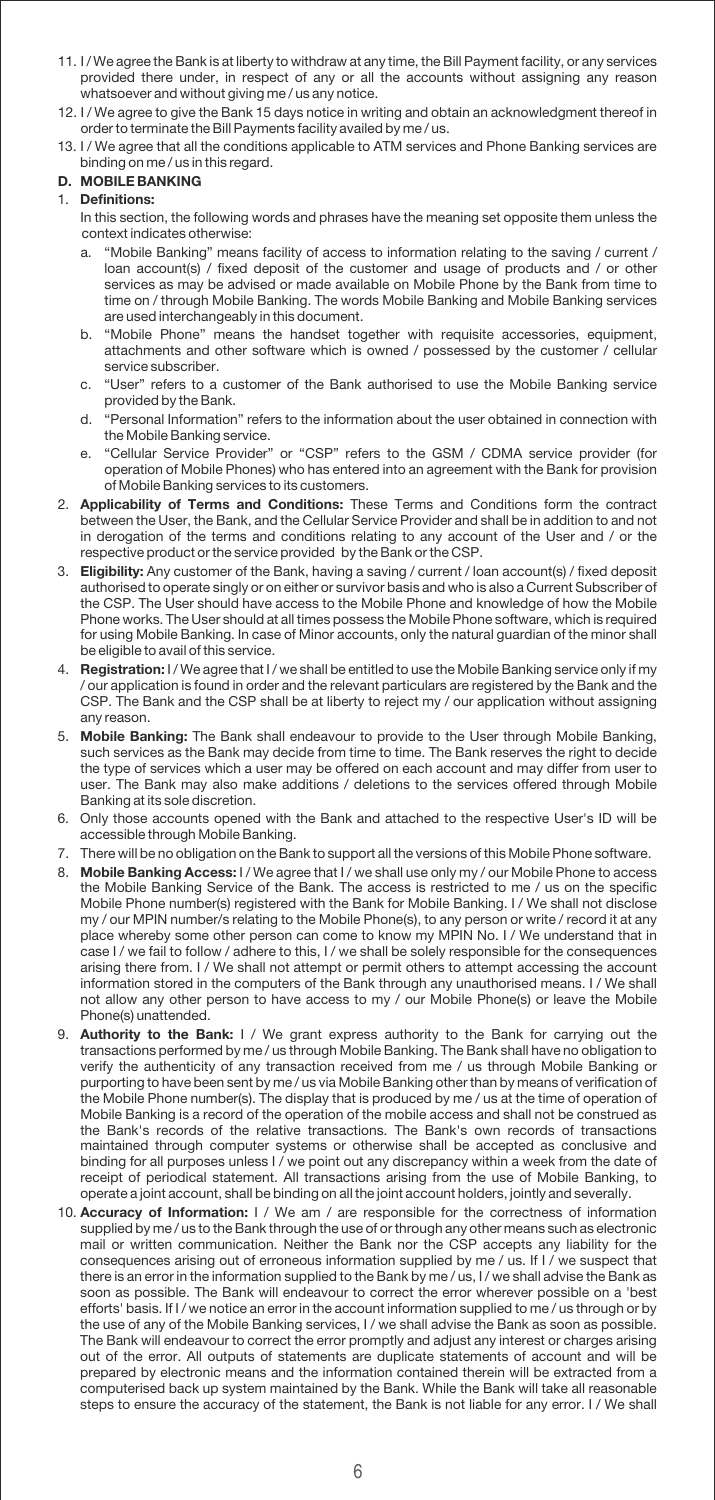hold the Bank harmless against any loss, damages, etc. that may be incurred / suffered by me / us if the information contained in the above said outputs turns out to be inaccurate / incorrect.

- 11. **Liability of the User:** I / We shall not be liable for any unauthorised transactions occurring through the use of Mobile Banking which can be attributed to the fraudulent or negligent conduct of the employees or agents of the Bank. I / We shall not be liable for losses arising out of the unauthorised transactions occurring in my / our accounts if I / we have complied with the Terms and advised the Bank in writing under acknowledgement immediately after I / we suspect that my / our Mobile Phone number is / has been allotted to another person and / or notice an unauthorised transaction in my account, after a maximum of two days from the receipt of such advice by the Bank. I / We agree that the access to Mobile Banking is through my / our Mobile Phone and any transaction which originates from the same, whether initiated by me / us or not shall be deemed to have originated from me / us. I / We shall be liable for all losses from unauthorised transactions in my / our accounts if I / we have breached the Terms or contributed or caused the loss by negligent actions such as the following:
	- a. Not advising the Bank in a reasonable time about unauthorised access to or erroneous transactions in the Mobile Banking accounts.
	- b. In case of change in or termination of the Mobile Phone number / SIM Card, not informing the Cellular Service Provider and the Bank about the change / termination.
	- c. I / We understand that in the event of my / our Mobile Phones getting lost or falling in the wrong hands, it can be misused. I / We hereby agree to indemnify the Bank for any such misuse arising out of the same.
- 12. **Liability of the Bank:** The Bank shall, in no circumstances, be held liable by me / us, if access is not available in the desired manner for reasons including but not limited to natural calamity, floods, fire and other natural disasters, legal restraints, faults in the telecommunication network or network failure, software or hardware error or any other reason beyond the control of the Bank. Under no circumstances shall the Bank be liable for any damages whatsoever whether such damages are direct, indirect, incidental, consequential and irrespective of whether any claim is based on loss of revenue, investment, production, goodwill, profit, interruption of business or any other loss of any character or nature whatsoever and whether sustained by the User or any other person. The Bank is in no way liable for the services provided by the CSP in relation to the Mobile Phone. The Bank is in no way responsible and / or liable for the charges levied by the CSP in relation to Mobile Banking transaction.
- 13. **Liability of the CSP:** The CSP and the Bank do not warrant the confidentiality or security of the messages whether personal or otherwise transmitted through Mobile Banking service. The CSP makes no warranty or representation of any kind in relation to the system and the network or their function or performance or for any loss or damage whenever and however suffered or incurred by the User or by any person resulting from or in connection with the Mobile Banking Service or the CSP network. Without limitation to the other provisions of this agreement, the CSP, its employees, agents or contractors, shall not be liable for any loss or damage whether direct, indirect or consequential, including but not limited to loss of revenue, profits, business, contracts, anticipated savings or goodwill, loss of use or value of any equipment including software, whether foreseeable or not, suffered by the User or any other person howsoever arising from or relating to any delay, interruption, suspension, resolution of error of the Bank and the Mobile Banking service in receiving and processing the request and in formulating and returning responses or any failure, delay, interruption, suspension, restriction or error in the transmission of any information or message to and from the telecommunication equipment of the User and the CSP network and the Bank's system or any break down, interruption, suspension or failure of the telecommunication equipment of the User, the Bank's system or the CSP network. Notwithstanding herein to the contrary, the CSP shall not be involved in or in any way liable to the User for any dispute between the Bank and the User.
- 14. **Indemnity:** I / We shall indemnify and hold the Bank and the CSP harmless against any loss suffered by the Bank, its customers or a third party or any claim or action brought by a third party which is in any way the result of the Mobile Banking by me / us. I / We agree that the Mobile Banking service uses the network provided by the CSP. I / We hold the Bank harmless against any loss incurred by me / us due to failure in this network.
- 15. **Disclosure of Personal Information:** I / We agree that the Bank or its contractors may hold and process my personal information on computer or otherwise in connection with Mobile Banking services as well as for statistical analysis and credit scoring.
- 16. **Termination of Mobile Banking Service:** I / We can request for termination of the Mobile Banking facility any time by giving a written notice of at least 15 days to the Bank. I / We agree that I / we shall remain responsible for any transactions made on my / our Mobile Banking account(s) through Mobile Banking until the cancellation of my / our Mobile Banking service. The Bank may withdraw the Mobile Banking facility anytime and shall endeavour to give a reasonable notice under the circumstances. The closure of all my accounts will automatically terminate the Mobile Banking service. Similarly the Bank may suspend or terminate Mobile Banking facilities / services without prior notice if I / we have breached these Terms and Conditions.
- 17. **Notices:** I / We am / are aware that the Bank may give notices under these Terms and Conditions, electronically to my / our mailbox (which will be regarded as being in writing), or in writing by delivering them by hand, or by sending them by post to the last address given by me / us and in the case of the Bank to its registered office. In addition, the Bank may also publish notices of general nature, which are applicable to all Users of Mobile Banking on the web site of the Bank. Such notices will have the same effect as a notice served individually to me / us.

#### **2. Availability:**

- a. The customer has requested for this facility which Bank at its sole discretion may discontinue at any time without any prior notice.
- b. The Alerts will be sent to the customer only if the customer is within the cellular circles of the CSPs or in circles forming part of the roaming GSM network agreement between such CSPs.
- c. The Bank may, wherever feasible, shall extend the facilities to other cellular circles as well as to subscribers of other cellular service providers, as will be notified by the Bank, from time to time.
- d. A Mobile Phone trigger may not be made by the customer or Bank if the account's operations have been suspended for any reasons whatsoever.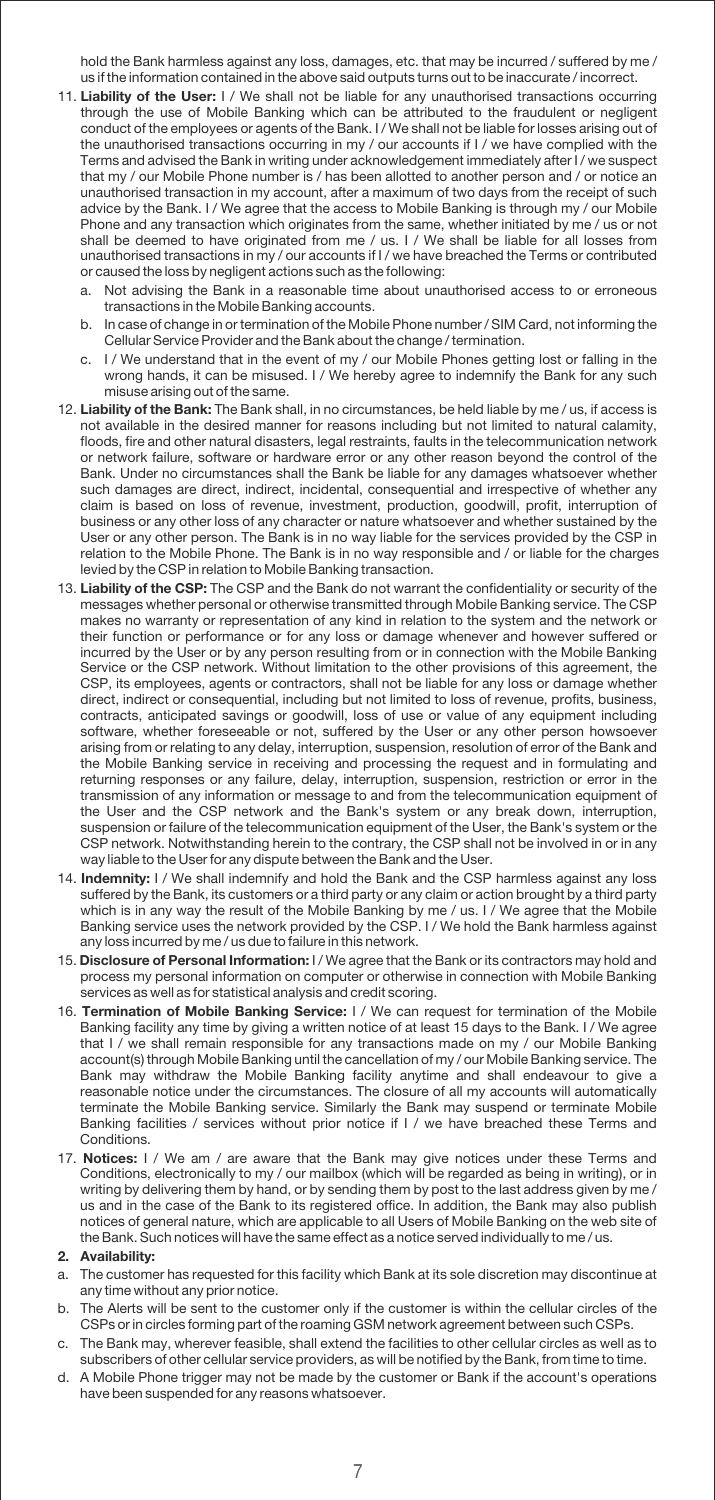e. The customer assumes full responsibility for the security and confidentiality of his / her Mobile Phone / Mobile Phone number and Mobile Phone identification number to be used in initially gaining access to his / her account(s) through the use of his / her Mobile Phone.

#### **3. Withdrawal or Termination:**

- a. The Bank may, in its discretion, withdraw temporarily or terminate the facility, either wholly or in part, at any time. The Bank may, without prior notice, suspend temporarily the facility at any time during which any maintenance work or repair is required to be carried out or in case of any emergency or for security reasons, which require the temporary suspension of the facility.
- b. Notwithstanding the terms laid down herein, either the customer or the Bank may, for any reason whatsoever, terminate this agreement at any time upon prior written notice. Liabilities incurred by the customer shall, however, survive the termination of this agreement.
- **4. Fees:**
- a. As an introductory offer, the facility is currently being made available by the Bank to the customer as a free of cost service. The Bank at a later date may decide to introduce fees which the customer shall be liable to pay to the Bank such fees as may be applicable from time to time. The customer shall be liable for payment of such airtime or other charges which may be levied by the CSP in connection with the receiving of the Alerts, which may be levied by the CSP as per the terms and conditions of the CSP and the Bank is in no way concerned with the same.
- b. Unless otherwise waived by the Bank, the customer shall pay the Bank, its standard fees and charges for the use of the service. In this connection, the Bank is hereby authorised by the customer to debit any of the customer's account with the Bank.

## **5. Disclaimer:**

- a. The Bank will not be liable for: (i) any unauthorised use of the customer's identification number or; (ii) Mobile Phone number / instrument or unauthorised access to e-mails received at his notified email address for any fraudulent, duplicate or erroneous instructions / Triggers given by use of the same; (iii) acting in good faith on any instructions / Triggers received by the Bank; (iv) error, default, delay or inability of the Bank to act on all or any of the instructions / Triggers; (v) loss of any information / instructions / Alerts in transmission; (vi) unauthorised access by any other person to any information / instructions / Triggers given by the customer or breach of confidentiality.
- b. The Bank shall not be concerned with any dispute that may arise between the customer and the CSP and makes no representation or gives no warranty with respect to the quality of the service provided by the CSP or guarantee for timely delivery or accuracy of the contents of each Alert.
- c. The Bank shall not be held liable in the event that the Mobile Phone company / mobile phone service provider fails, for any reason whatsoever, to reload the prepaid airtime of the customer. The customer agrees that any complaint in connection with the reload service shall be referred to and addressed by the mobile phone company / service provider.
- 8. Disclosure: The customer accepts that all information / Instructions / Triggers will be transmitted to and / or stored at various locations and be accessed by personnel of the Bank (and its affiliates / agents). The Bank is authorised to provide any information or details relating to the customer or his account to the CSPs or any service providers so far as is necessary to give effect to any instructions / Triggers.
- 9. Liability and Indemnity: The customer shall indemnify and keep the Bank free and harmless from and against all liabilities, losses, claims and damages arising from negligence, fraud, collusion or violation of the terms hereof on the part of the customer and / or a third party provided there is no gross negligence on the part of the Bank. In addition, the bank shall not be liable for any expense, claim, loss or damage arising out or in connection with this agreement including but not limited to war, rebellion, typhoon, earthquake, electrical, computer or mechanical failures.
- 10. Amendment: The customer hereby, agrees to abide by, without need of notice, any and all future modifications, innovations, amendments or alterations in these terms made by the Bank.
- 11. Miscellaneous: The above terms and conditions are in addition to the terms and conditions applicable to the Accounts agreed to by the customer. All disputes are subject to the exclusive jurisdiction of the competent courts in Mumbai only. Nothing expressed or implied shall in any way waive or amend any of the terms and conditions to the existing Terms and conditions agreement with DCB Bank.

## **F. NET BANKING**

## 1. **Definitions and Interpretations:**

- a. "Net Banking Terms and Conditions" shall mean the terms and conditions as modified from time to time and made applicable to Net Banking offered by the Bank.
- b. "Confidential Information" refers to information obtained by the customer, through the Bank, for availing Services or Payment Instruction Services or Internet Banking Services.
- c. "Payment Instruction" shall mean an instruction given by a customer to transfer funds from the Account held by the customer to accounts held by other approved customers within and / or outside the Bank and / or request to issue Demand Drafts (DD) in the name of the beneficiary who may or may not have an account with the Bank.
- d. "Internet" refers to the network of computers / mobile phones / other electronic devices which share and exchange information. The Internet is at once a worldwide broadcasting capability, mechanism for information dissemination, and a medium for collaboration and interaction between individuals and their computers / mobile phones / other electronic devices capable of accessing the Internet without regard to geographic location.
- e. "Net Banking Services" refers to the Bank's Service which provides access to account information, products and other services as advised by the Bank from time to time to the customers through the Internet. The terms Net Banking and Net Banking services / facility may be interchangeably used.
- f. "Account" refers to the customer's Savings and / or Current Account and / or Fixed Deposit or any other type of account so designated by the Bank to be eligible account(s) for operations through the use of Net Banking.
- $g^{\text{e}}$  ersonal Information" refers to the information about the customer obtained in connection with Net Banking Services.
- 2. **Application for Net Banking:** The Bank may offer Net Banking to selected customers at its discretion. I / We agree that in order to be eligible for Net Banking I / We would need to be a current Internet user or have access to the Internet and should have knowledge of how the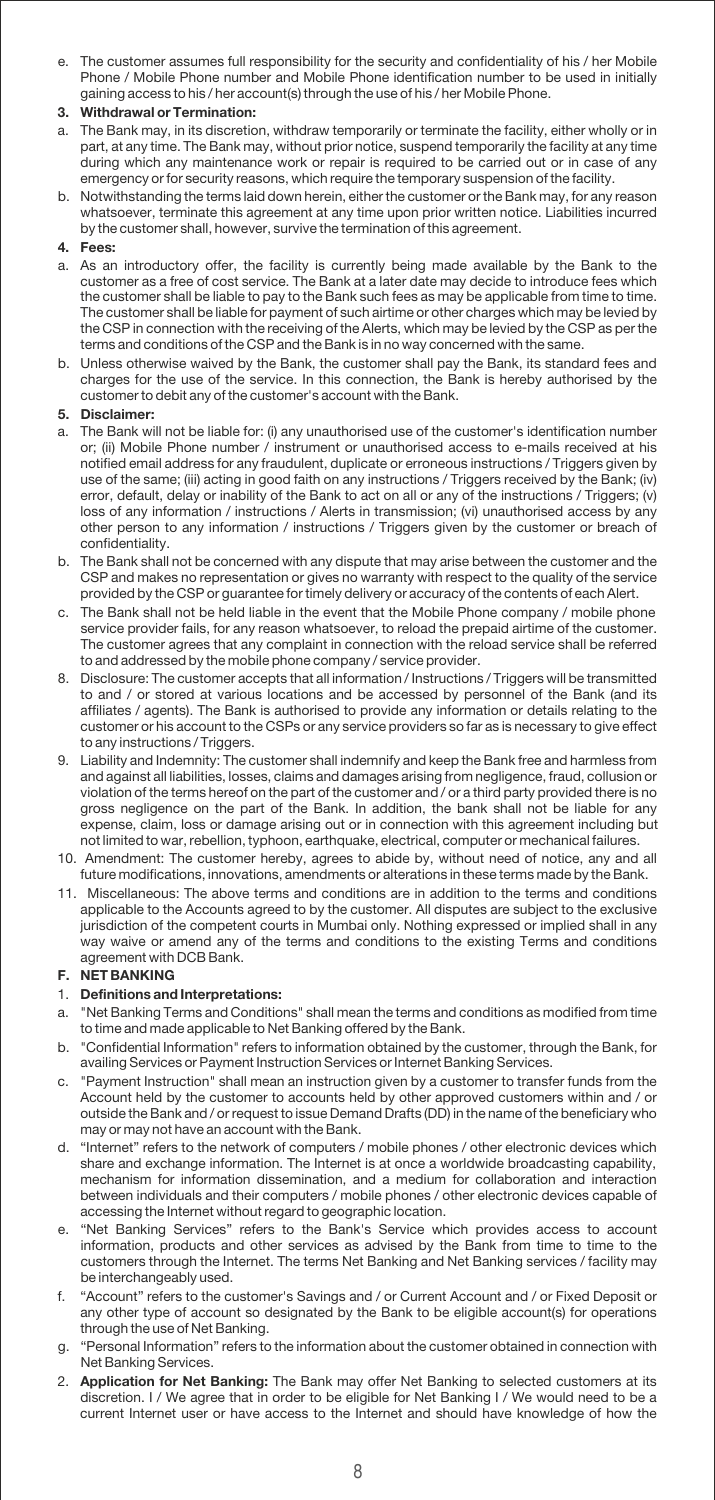Internet works. I / We accept that the application for Net Banking does not automatically imply acceptance by the Bank.

- 3. **Software:** The Bank will advise from time to time the Internet software such as Browsers, which are required for using Net Banking. There will be no obligation on the Bank to support all the versions of this Internet software. I / We agree that I / We shall be responsible for upgrading my software, hardware and the operating system at my/our cost from time to time so as to be compatible with that of the Bank. The Bank shall be at liberty to change, vary or upgrade its software, hardware, operating systems, etc., from time to time and shall be under no obligation to support the software, hardware, operating systems used by me / us and that the same shall be my / our sole responsibility.
- 4. **Net Banking Service:** The Bank shall endeavour to provide through Net Banking, such services as the Bank may decide from time to time. The Bank reserves the right to decide the type of services that may be offered on each account and may differ from customer to customer. These facilities shall be offered in a phased manner and at discretion of the Bank. The Bank may also make additions / deletions to the services offered through Net Banking at its sole discretion. The availability / non-availability of a particular service shall be advised through e-mail or web page of the Bank or written communication. All accounts opened with the Bank attached to the same Customer Identification Number will be accessible through Net Banking. In case of joint accounts and accounts with two or more signatories, the Bank will offer such services, as restricted by the terms and conditions governing the operation of such accounts. In case of Minor Accounts, the natural guardian undertakes to give all instructions relating to the operation of the account and further undertakes not to reveal the customer ID and password to the minor. The Bank shall take reasonable care to ensure the security of and prevent unauthorised access to the Net Banking service using technology reasonably available to the Bank. The customer agrees that the customer shall not use or permit to use Net Banking or any related service for any illegal or improper purposes. The customer further undertakes that he / she is exempting the Bank in sending of the fortnightly statements as required. The customer shall query on the net for the transactions and holding information. The customer also agrees that the results of the query generated on the Internet shall substitute such statements and that the development of the products and services of the Bank is a continuous process and published information on the Internet may not be up to date. The formats, update frequency and retention period of the information will be decided at the sole discretion of Bank. The customer understands that it is important to check the current position with the respective branch of the Bank. All information is provided on 'as is' basis without warranty of the kind. The Bank makes no representation and disclaims all express, implied and statutory warranties of any kind to the user and / or any third party including warranties as to accuracy, timeliness, completeness, merchantability or fitness of the information for any particular purpose. All proprietary rights in the information received shall remain the property of the Bank. The reproduction, redistribution and transmission of any information contained on the web site is strictly prohibited. Access to this web site is a confirmation by the customer that the customer has understood and accepted these terms.
- 5. **Net Banking Access:** : I / We understand that the Bank would allot me / us a customer ID and Net Banking passwords in the first instance. I / We will be required to change the passwords assigned by the Bank on accessing Net Banking for the first time. As a safety measure I / we will change the passwords as frequently thereafter as possible. I / We agree that the Passwords shall be sent to me / us by courier or electronic medium at my / our risk and consequences to the contact information or address notified by me / us for correspondence, and the Bank shall be not liable or held responsible in any manner whatsoever, if the passwords falls in the hands of unauthorised person/s. In addition to customer ID and passwords, the Bank may, at its discretion, require me / us to adopt such other means of authentication including but not limited to digital certification and / or smart cards. I / We agree that I / we shall not attempt or permit others to attempt accessing the account information stored in the computers of the Bank through any means other than the Net Banking service. I / We am / are aware that the transaction through Net Banking can be effected by use of my passwords only. I / We shall not request / demand any evidence of proof for transactions undertaken by me / us through the Net and the audit trail of the login would be conclusive proof to establish that the transactions are bona fide.

#### 6. **Password:**

- I / We understand and agree that I / we shall:
- a. Keep the passwords totally confidential and not reveal the passwords to any third party.
- b. Choose passwords that shall be at least six characters long and shall consist of a mix of alphabets, numbers, capital and small alphabets and special characters which must not relate to any readily accessible personal data such as my / our name, address, telephone number, driving license etc. or easily guessable combination of letters and number.
- c. Commit the passwords to memory and not record them in a written or electronic form, and not let any unauthorised person have access to my computer or leave the computer unattended while accessing Net Banking.

In case I / we forget the Net Banking passwords, I / we can request for change of the passwords. Such replacement shall not be construed and / or deemed as the commencement of a new contract.

- 7. Charges: I / We authorise the Bank to recover all charges related to Net Banking as determined by the Bank from time to time by debiting my account.
- 8. **Mailing Address:** All correspondence / delivery by the Bank shall only be made at the address and / or e-mail address and / or Mobile Number as registered with the Bank.
- 9. **Transaction Processing:**
- a. All the requests for instantaneous transactions will be given effect to instantaneously. All the requests for non-instantaneous transactions such as DD request, etc. will be carried out at the end of the day on first in first out basis subject to availability of clear funds in the account authorised for debit. In case requests for effecting any transactions are received on weekly offs / holiday / public holidays, they shall be effected on the immediately succeeding working day on the terms and conditions prevailing on that day. I / We shall not hold the Bank responsible for not processing / effecting any transactions in case the Bank does not receive instruction to this effect even though I / We would have forwarded the same.
- b. I / We hereby agree to abide by the following terms and conditions in addition to the Terms and Conditions as applicable to Net Banking: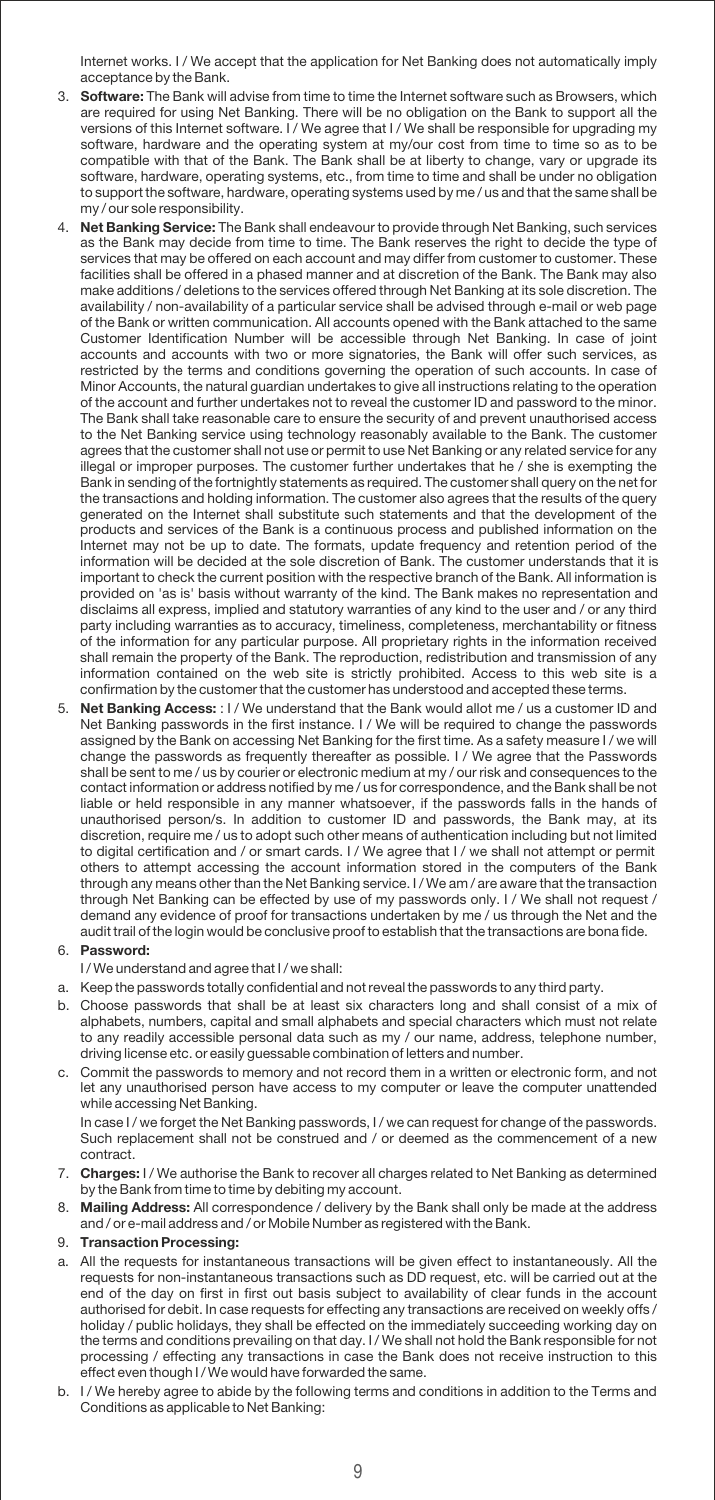- (i) I / We shall be free to utilise the Payment Instruction Services through Net Banking for transfer of funds for such purpose, as I / we shall deem fit. Further I / we understand and agree that the Bank may in its sole and exclusive discretion confine this facility of Payment Instruction Services only to certain permitted customers or may extend it from time to time to be available to all customers in general.
- (ii) I / We however agree not to use or permit the use of the Payment Instruction Services or any related services for any illegal or improper purposes. Whilst utilising the Payment Instruction Services for making any payments for any goods purchased or any services obtained whether on-line or otherwise, I / we shall ensure that I / we have the full right and / or authority to access and avail of the services obtained and the goods purchased and I / we shall observe and comply with the applicable laws and regulations in each jurisdiction in applicable territories.
- (iii) I / We shall not involve the Bank as a party to such transaction.
- (iv) I / We shall provide the Bank with such information and / or assistance as is required by the Bank for the performance of the Services and / or any other obligations of the Bank under this agreement.
- (v) I / We shall not at any time provide to any person, with any details of the accounts held by me / us with the Bank including, the passwords, account number, card numbers and PIN which may be assigned to me / us by the Bank from time to time.
- 10. **Risks:** I / We hereby acknowledge that I / we are availing the Payment Instruction Service at my / our own risk. These risks would include but not be limited to the following risks:

#### a. **Misuse of Password:**

- I. I We acknowledge that if any third person obtains access to my / our password, such third person would be able to provide Payment Instructions to the Bank.
- ii. I / We shall ensure that the terms and conditions applicable to the use of the password as contained in the Net Banking Terms and Conditions are complied with at all times.
- b. Internet Frauds: The Internet per se is susceptible to a number of frauds, misuse, hacking and other actions that could affect Payment Instructions to the Bank. Whilst the Bank shall aim to provide security to prevent the same, there cannot be any guarantee from such Internet Frauds, hacking and other actions that could affect Payment Instructions to the Bank. I / We shall separately evolve / evaluate all risks arising out of the same.
- c. Mistakes and Errors: The filling in of applicable data for transfer of funds and / or issue of DD would require proper, accurate and complete details. For instance, I / we am / are aware that I / we would be required to fill in the account number of the person to whom the funds are to be transferred. Similarly in the case of request for DD, I / we would be required to fill in the correct details such as the name of the payee (who may or may not have an account with the Bank), mailing address, amount of the DD and the city / state where the DD is payable. In the event of any inaccuracy in this regard, the funds could be transferred to incorrect accounts or the DD maybe incorrectly issued or sent to a wrong address and there is no guarantee of recovery thereafter. I / We shall therefore take all care to ensure that there are no mistakes and errors and that the information given by me / us to the Bank in this regard is error free, accurate, proper and complete at all points of time. I / We agree that the Bank is providing the services at my sole risk. I / We agree that the Bank shall not be liable for any loss, damages or consequences whatsoever arising due to any erroneous or incomplete information or any delay in executing the instructions for reasons beyond the control of the Bank. On the other hand in the event of my / our account receiving an incorrect credit by reason of a mistake committed by some other person, the Bank shall be entitled to reverse the incorrect credit at any time whatsoever without my / our consent. I / We shall be liable and responsible to Bank and accede to accept the Bank's instructions without questions for any unfair or unjust gain obtained by me / us as a result of the same.
- d. **Transactions:** The transactions, which I / we may require, the transfer of the funds or issue of DD may not fructify or may not be completed by the parties to whom I / we request the Bank to transfer the funds or issue a DD. The Bank is not in any manner involved in the said transactions and contracts, and my / our sole recourse in this regard shall be with the party with whom I / we have the transactions. The Bank is merely providing me / us services whereby the said funds would be transferred on my / our instructions. The transaction(s) for transfer of funds as per my / our instruction may not fructify or may not be completed for any reason whatsoever, in such cases, I / we shall not hold the Bank responsible or involved in any manner in the said transaction(s) and contracts and my / our sole recourse in this regard shall be with the party to whom my / our instruction was favouring for the transfer of funds. The Bank is merely providing me / us the services whereby the said funds would be transferred at my / our instructions.
- e. **Technology Risks:** The technology for enabling the transfer of funds and the other services offered by the Bank could be affected by virus or other malicious, destructive or corrupting code, programme or macro. It may also be possible that the site of the Bank may require maintenance and during such time it may not be possible to process the request of the customers. This could result in delays in the processing of instructions or failure in the processing of instructions and other such failures and inability. I / We understand that the Bank disclaims all and any liability, whether direct or indirect, whether arising out of loss of profit or otherwise arising out of any failure or inability by the Bank to honour any customer instruction for whatsoever reason. I / We understand and I / we accept that the Bank shall not be responsible for any of the aforesaid risks. I / We also accept that the Bank shall disclaim all liability in respect of the said risks.
- 11. **Limits:** I / We are aware that the Bank may from time to time impose maximum and minimum limits on transfer of funds that may be transferred or on amount of the DD that can be issued by virtue of the payment transfer service given to me / us hereunder or on transactions restrictions within particular periods or amount restrictions within a particular period or even each transaction limits. I / We shall be bound by such limits imposed and shall strictly comply with them. I / We realise and accept and agree that the same is to reduce the risks on me / us. I / We shall be bound by such limits imposed and shall strictly comply with them.
- 12. Indemnity: I / We shall indemnify the Bank from and against all losses and damages that may be caused as a consequence of breach of any of the Net Banking Terms and Conditions and the terms and conditions mentioned herein above.
- 13. **Withdrawal of Facility:** The Bank shall be entitled to withdraw this service at any time whateoever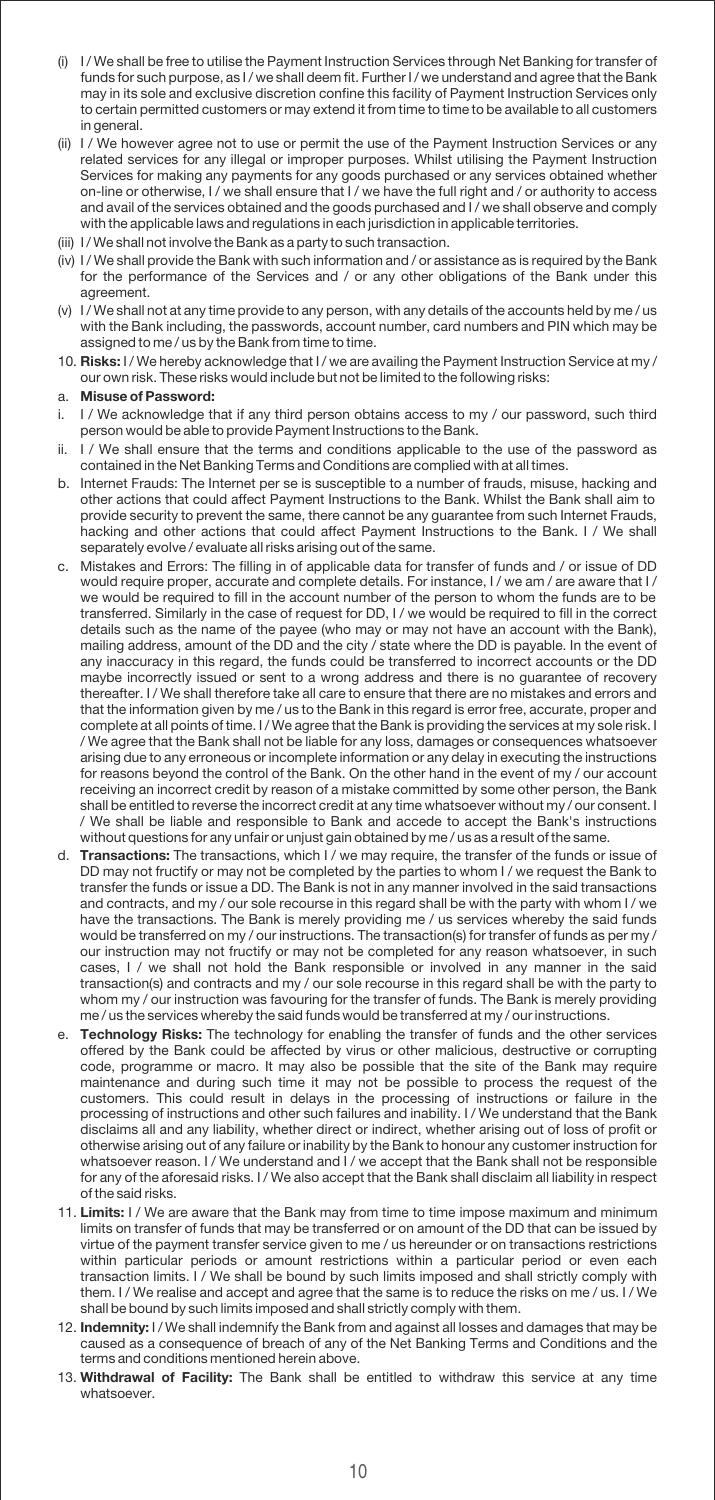- 14. **Charges:** I / We hereby agree to bear the charges as may be stipulated by the Bank from time to time for availing of these services.
- 15. **Binding nature of above terms and conditions:** I / We agree that by use of this facility, I / We shall be deemed to have agreed to all the above terms and conditions and such terms and conditions shall be binding on us in the same manner as if I / we have agreed to the same in writing.
- 16. **Authority to the Bank:** Net Banking access in the Customer's Account(s) are permitted only after authentication of the Customer ID and Password. I / We agree that I / we grant express authority to the Bank for carrying out the banking transactions performed by me / us through Net Banking. The Bank shall have no obligation to verify the authenticity of any transaction received from me / us through Net Banking or purporting to have been sent by me / us via Net Banking other than by means of verification of my / our Customer ID and the password(s). The display or printed output that is produced by me / us at the time of operation of Net Banking is a record of the operation of the internet access and shall not be construed as the Bank's record of the relative transactions. The Bank's own record of transactions maintained through computer systems or otherwise shall be accepted as conclusive and binding for all purposes unless any discrepancy is pointed out within 15 days from the date of access or from the date of sending the periodical statement, whichever is earlier. All transactions arising from the use of Net Banking, to operate a joint account, shall be binding on all the joint account holders, jointly and severally.
- 17. **Accuracy of Information:** I / We agree that I / we am / are responsible for the correctness of information supplied to the Bank through the use of Net Banking or through any other means such as electronic mail or written communication. The Bank accepts no liability for the consequences arising out of erroneous information supplied by me / us. I / We agree that if I / we notice any error in the account information supplied to me / us through Net Banking or by the use of any of the Net Banking services, I / we shall advise the Bank as soon as possible. The Bank will endeavour to correct the error promptly and adjust any interest or charges arising out of the error. All outputs of statements are duplicate statements of account and will be prepared by electronic means and the information contained therein will be extracted from a computerised back up system maintained by the Bank. While the Bank will take all reasonable steps to ensure the accuracy of the statement, the Bank is not liable for any error. I / We agree that I / we shall hold the Bank harmless against any loss, damages, etc. that may be incurred / suffered by me / us, if the information contained in the above said outputs turns out to be inaccurate / incorrect.
- 18. **Liability:**
- a. I / We shall not be liable for any unauthorised transactions occurring through the use of Net Banking, which can be attributed to the fraudulent or negligent conduct of the employees of the Bank. If I / we comply with the Terms and advise the Bank in writing under acknowledgment immediately after I / we suspect that my / our Customer ID(s) or password(s) is / are known to another person and / or notice an unauthorised transaction in my / our Net Banking account, I / we shall not be liable for losses arising out of the unauthorised transactions occurring in the Net Banking accounts after the receipt of such advice by the Bank. I / We agree that I / we shall be liable for some or all loss from unauthorised transactions in the Net Banking accounts if I / we have breached the Terms or contributed or caused the loss by negligent actions such as the following:
- i. Keeping a written or electronic record of Net Banking password.
- ii. Disclosing or failing to take all reasonable steps to prevent disclosure of the Net Banking password to anyone including Bank staff and / or failing to advise the Bank of such disclosure within reasonable time.
- iii. Not advising the Bank in a reasonable time about unauthorised access to or erroneous transactions in the Net Banking accounts.
- b. The Bank shall in no circumstances be held liable to the customer if Net Banking access is not available in the desired manner for reasons including but not limited to natural calamity, floods, fire and other natural disasters, legal restraints, faults in the telecommunication network or Internet or network failure, software or hardware error or any other reason beyond the control of the Bank. The Bank shall, under no circumstances, be liable for any damages whatsoever whether such damages are direct, indirect, incidental, consequential and irrespective of whether any claim is based on loss of revenue, investment, production, goodwill, profit, interruption of business or any other loss of any character or nature whatsoever and whether sustained by me / us or any other person.
- 19. **Disclosure of Personal Information:** I / We agree that the Bank or its contractors may hold and process my / our Personal Information on computer or otherwise in connection with Net Banking services as well as for statistical analysis and credit scoring. I / We also agree that the Bank may disclose, in strict confidence, to other institutions, such Personal Information as may be reasonably necessary for reasons inclusive of, but not limited to, the following:
- i. For participation in any telecommunication or electronic clearing network.
- ii. In compliance with a legal directive.
- iii. For credit rating by recognised credit scoring agencies.
- iv. For fraud prevention purposes.
- 20. **Bank's Lien:** The Bank shall have the right of set-off and lien, irrespective of any other lien or charge, present as well as future on the deposits held in my / our accounts whether in single name or joint name(s), to the extent of all outstanding dues, whatsoever, arising as a result of the Net Banking service extended to and / or used by me / us.
- 21. Proprietary Rights: I / We acknowledge that the software underlying the Net Banking service as well as other Internet related software which are required for accessing Net Banking is the legal property of the respective vendors. The permission given by the Bank to access Net Banking will not convey any proprietary or ownership rights in the above software. I/We agree that I/we shall not attempt to modify, translate, disassemble, decompile or reverse engineer the software underlying Net Banking or create any derivative product based on the software.
- 22. **Non-Transferability:** The grant of facility of Net Banking to me / us is not transferable under any circumstance and shall be used only by me / us.
- 23. **Termination of Net Banking Service:** I / We may request for termination of the Net Banking facility any time by giving a written notice of at least 15 days to the Bank. I / We agree that I / we will remain responsible for any transactions made on my / our Net Banking account(s) through Net Banking prior to the time of such cancellation of the Net Banking Service. The closure of all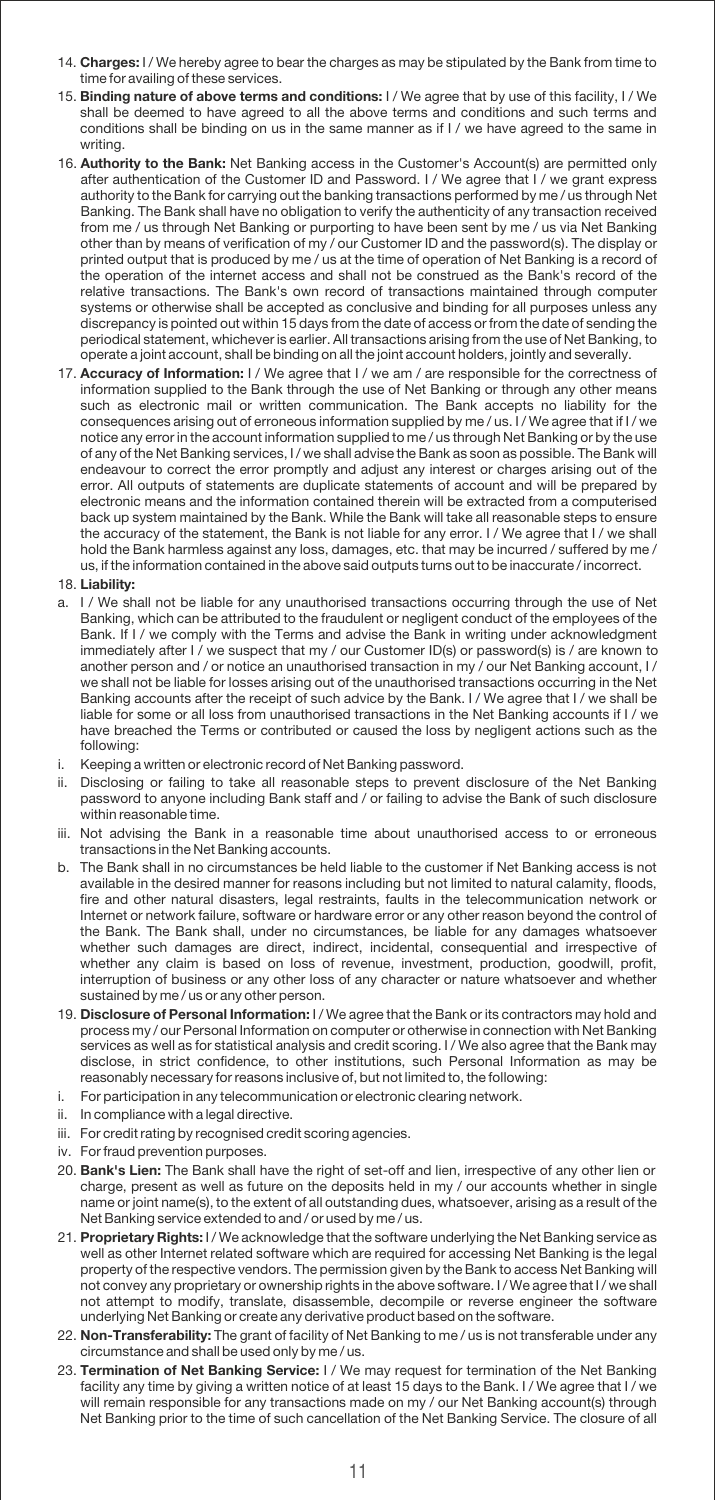my / our Accounts will automatically terminate the Net Banking service. The Bank may suspend or terminate Net Banking services without prior notice if these terms and conditions are breached.

## 24. **Notices:**

The Bank and I / we may give notices under these Terms and Conditions:

- a. Electronically to the mailbox of either party. Such notices will be regarded as being in writing.
- b. In writing by delivering them by hand or by sending them by post to the last address given by me / us and in the case of the Bank to the following address: DCB Bank, 6th Floor, Tower A, Peninsula Business Park, Lower Parel, Mumbai - 400013.
- c. In addition, the Bank may also publish notices of general nature, which are applicable to all customers of Net Banking on its web site. Such notices will have the same effect as a notice served individually to me/us.

## **Terms & Conditions for DCB Business Internet Banking**

## **DEFINITIONS**

DCB Bank refers to DCB Bank Limited, a banking company incorporated under the Companies Act 1956 (CIN: L99999MH1995PLC089008) and deemed to exist within the meaning of

Companies Act, 2013, licensed as a bank under the Banking Regulation Act, 1949 and having its Registered Office at 6th Floor, Peninsula Business Park, Tower A, Senapati Bapat Marg,

Lower Parel, Mumbai - 400 013, which term shall include its successors and assigns.

Account refers to the Customer's Current Account and / or any other type of account of DCB Bank available for operation of the Business Internet Banking facility.

Business Internet Banking (BIB) facility refers to Business Internet Banking, Debt Online, Forex Online, Payment Gateway facility, Derivatives Online and such other similar

## services/facilities.

Customer refers to a corporate customer of DCB Bank availing Business Internet Banking and Transaction services/facilities that may be offered in future.

User refers to a person authorised by the Customer who would be actually operating the BIB facility as agent of the Customer.

Any communication addressed to the User by DCB Bank shall be deemed to have been addressed to the Customer also.

## **ACCESSING ONLINE SERVICES**

DCB Bank may offer BIB facility to selected Customers at its discretion. The Customer shall be an internet user or have access to the internet and knowledge of how the internet works.

## **AUTHENTICATION PROCEDURE**

The Customer agrees and undertakes to take all reasonable steps to ensure that the password is not revealed to any third party.

For the first time, DCB Bank will send the password to the Customer by courier/post in a sealed envelope. Once the courier is delivered at the Customer's mailing address, the responsibility of DCB Bank shall cease for the said password. The User is required to change the password for the first time. As a safety measure User shall frequently change the password thereafter.

The Customer shall be responsible and liable for the safekeeping and use of the Customer ID and Password and where applicable, for any damages and other consequences of their

misuse. In case of breach of confidentiality and use of Customer ID and / or password by any third party, Customer shall indemnify DCB Bank against any such liability, costs and damages.

In case the Customer loses or forgets Customer ID and / or password, it can request for change and new password by sending a written request to DCB Bank.

#### **PAYMENT GATEWAY**

Merchant is an entity that provides/ sells services and / or products of interest to DCB Bank internet banking user.

Aggregator is an entity that is involved in the business of electronic payments / transactions and collections.

- 1. I/We agree and accept the Online Payment Service provided by DCB Bank at my / our request to carry out the Online Payment through Payment Gateway instructions on my/our account.
- 2. I/ We accept the payment of mentioned amount to the Merchant / Aggregator via DCB Bank Internet Banking.
- 3. I/We have no objection whatsoever, to the Merchant / Aggregator / service provider providing billing details to DCB Bank.
- 4. I/We hereby acknowledge that I/we am/are utilizing this service / facilities at my/our own risk, responsibility and liability.
- 5. I/We agree that DCB Bank shall assume no responsibility and liability for:
	- 5.1 Transactions carried out under the service / facility in good faith relying on my/our instructions.
		- 5.2 Not carrying out transactions where DCB Bank has reason to believe that the instructions are not genuine or are otherwise unclear, improper, vague or doubtful.
		- 5.3 For the performance of any other entity involved in the process; and for any loss or damage incurred or suffered by me/us for any error, defect, failure or interruption of the service / facility or consequences arising out of delayed payments or non-payment.
		- 5.4 Any loss of damage arising or resulting from delay in transmission or delivery or non-delivery of electronic instructions or any mistake, omission or error in transmission or delivery thereof or in deciphering the instructions from any cause whatsoever or from its misinterpretation received or the action of the destination bank or any other act or omission.
- 6. When any payments for any goods purchased or any services obtained by using the Online Payment Service, I/we shall ensure that:
	- 6.1 I/We shall observe and comply with the applicable laws and regulations in each jurisdiction in applicable territories.
	- 6.2 I/We shall provide DCB Bank with all information, documents and/or assistance, as may be required by DCB Bank from time to time.
- 7. I/We agree that any disputes on payment details will be settled directly with the Merchant and DCB Bank's responsibility is limited to provision of information only.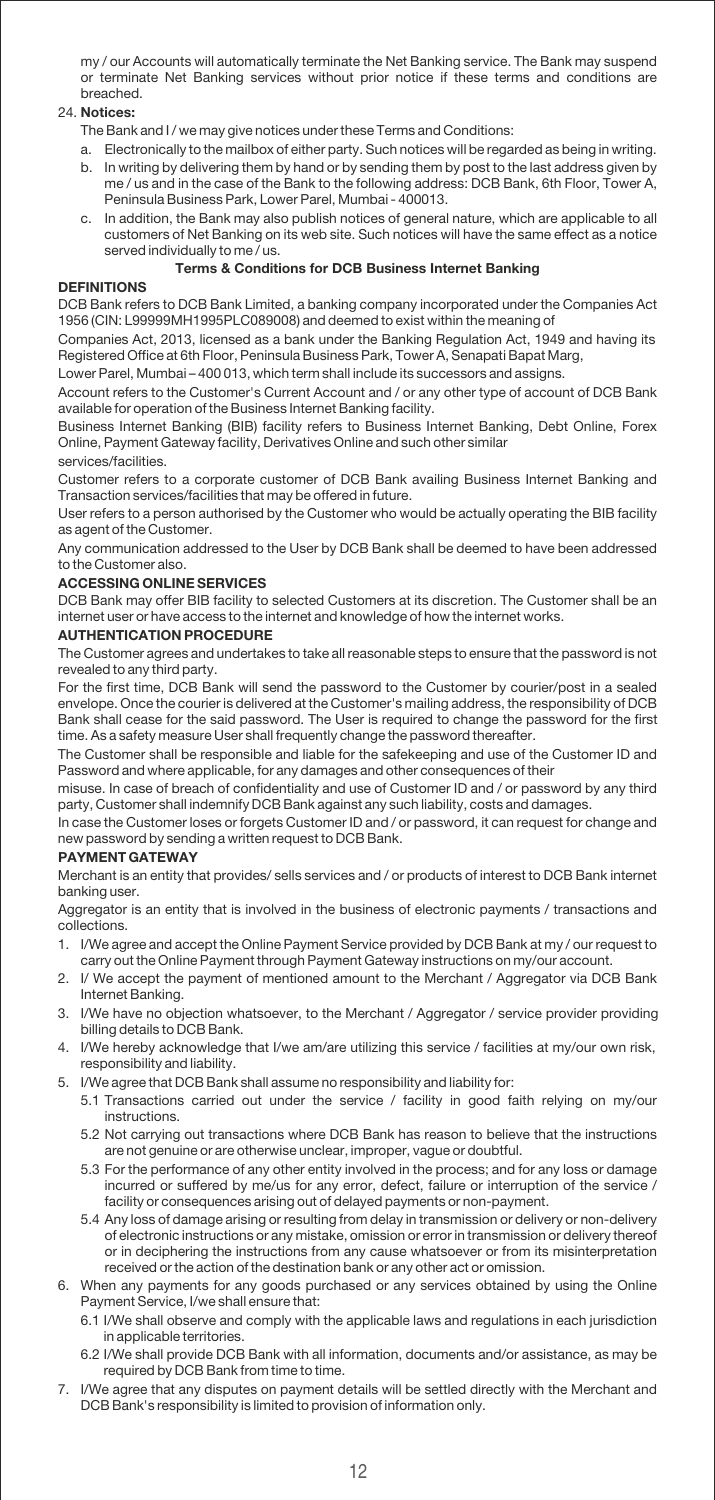- 8. I/We agree that I/we will make the bill amount payments as required by the Merchant. I/We will not hold DCB Bank responsible and liable for the Merchant rejecting the payment amount because of incorrect or incomplete entries.
- 9. I/We agree that DCB Bank will not be held responsible and liable for the delivery of goods and provision of services by the Merchant or the condition of the item when it is delivered or if the Merchant inadvertently delivers goods or services to some other customer. DCB Bank's role is restricted to provision of information and Payment Gateway service / facility only. All disputes regarding delivery / condition / quality of goods and services are to be taken up directly with the Merchant.
- 10. I/We agree that charges if any for the Online Payment services/facility will be at the sole discretion of DCB Bank and DCB Bank is at the liberty to vary the same from time to time, without giving any notice to me/us.
- 11. I/We agree that DCB Bank is having right (but not as an obligation) to reverse any debit to my / our account due to non-availability / non-delivery of goods/rejection of the goods / services or any other reason only upon my/our specific request made in this regard setting out the reason and on confirmation of the same by the Merchant / service provider. I / We shall not hold the Bank liable and responsible for any delay in reversing such debit entry(ies).
- 12. I/We agree that all refunds due to non-delivery of goods / rejection of the goods will be done at the request of the Merchant/ Aggregator.
- 13. I/We agree not to use or permit the use of the Payment Gateway service / facility or any related services/facilities for any illegal or improper or unlawful purposes.
- 14. I/We understand, acknowledge and agree that DCB Bank is a mere facilitator for this service and that DCB Bank does not warrant or claim any responsibility and liability for this service / facility nor does DCB Bank endorse any such service / facility and / or its standing or reputation whatsoever and DCB Bank is not liable and responsible for any deficient or bad services in any manner whatsoever and for any loss, whatsoever that I / we may suffer. The risk in this regard is entirely on me/us.
- 15. I/We agree that DCB Bank is at liberty to withdraw at anytime the Online Payment service / facility, or any services / facilities, in respect of any or all of the accounts without assigning any reason whatsoever, without giving any notice to me/us.
- 16. I/We may request for termination of the service / facility any time by giving a written notice of at least 3 working days to DCB Bank. The termination shall take effect on the completion of the 3rd working day. I/We will remain responsible and liable for any transactions made through the service/facility until the time of such termination. DCB Bank may withdraw or terminate the Online Payment service/facility anytime either entirely or with reference to a specific Merchant or user; or in case of breach of terms by me/us without a prior notice.
- 17. I/We agree that by use of this Online Payment service / facility, I/we shall be deemed to have agreed to all the terms and conditions mentioned herein and such terms and conditions shall be binding on me/us in the same manner as if I/we have agreed to the same in writing.

## **GOVERNING LAW AND JURISDICTION**

The terms and conditions and provisions under this form shall be governed by, and construed in accordance with Indian law and the courts at Mumbai shall have the exclusive jurisdiction

#### **TERMINATION EVENTS** in case of any dispute.

In case of termination, DCB Bank shall be entitled to receive all fees and other monies becoming due up to the date of such termination. DCB Bank shall be entitled to deduct any sum

payable to it from any amounts DCB Bank may have to remit to the Customer on termination of the service / facility.

#### **RIGHT TO ALTER THE SERVICES/FACILITIES AND TERMS AND CONDITIONS OF THE SERVICES / FACILITIES**

DCB Bank reserves the right to add, amend, revise, suspend or cancel in whole or in part any of the services / facilities and to alter the terms and conditions of the services / facilities.

#### **LINKS TO OTHER WEBSITES**

DCB Bank's website may contain links to other websites operated by other parties. Such links are provided for the convenience of the Customer and DCB Bank does not control or

endorse such websites, and DCB Bank shall not be responsible and liable for their contents and the facilities/services obtained through such websites.

## **G. DEBIT CARD**

## **Definitions**

- The Bank, means DCB Bank and its successors and assignees.
- "Card" or "Debit Card", refers to the DCB Visa Debit Card and Junior Saver Debit Card issued by DCB Bank to a Cardholder.
- "Cardholder", "you", "him" or similar pronouns shall, where the context so admit, refer, to a customer of DCB Bank to whom a DCB Debit Card or Junior Saver Debit Card has been issued by DCB Bank to operate on a nominated account(s). All references to the Cardholder in the masculine gender will also include the feminine gender.
- "Account(s)", refers to the Cardholder's Savings or Current accounts or any other applicable account that have been designated by DCB Bank to be eligible account(s) for the valid operation of the Debit Card. The Cardholder should be either the account holder or sole signatory or authorized to act alone when there is more than one account holder / signatory.
- "Primary Account", shall mean in case of multiple accounts linked to the Card, the account that has been designated as being the main / first account of operation, i.e. the account from which purchase transactions, cash withdrawal charges and fees related to the Card are debited.
- "Nominated Accounts", includes the Primary Account as described above, and it indicates the Cardholder's account(s) nominated by him to be accessed by his Debit Card and PIN
- "ATM", refers to Automated Teller Machine whether in India or overseas, whether of DCB Bank, or of any other bank on a shared network, at which amongst other things, the Cardholder can use his Debit Card to access his funds in his account(s) held with DCB Bank.
- "PIN", means the Personal Identification Number (required to access ATMs) allocated to the Cardholder by DCB Bank, chosen by him from time to time.
- "Transaction", means any instruction given by a Cardholder by using his Card directly or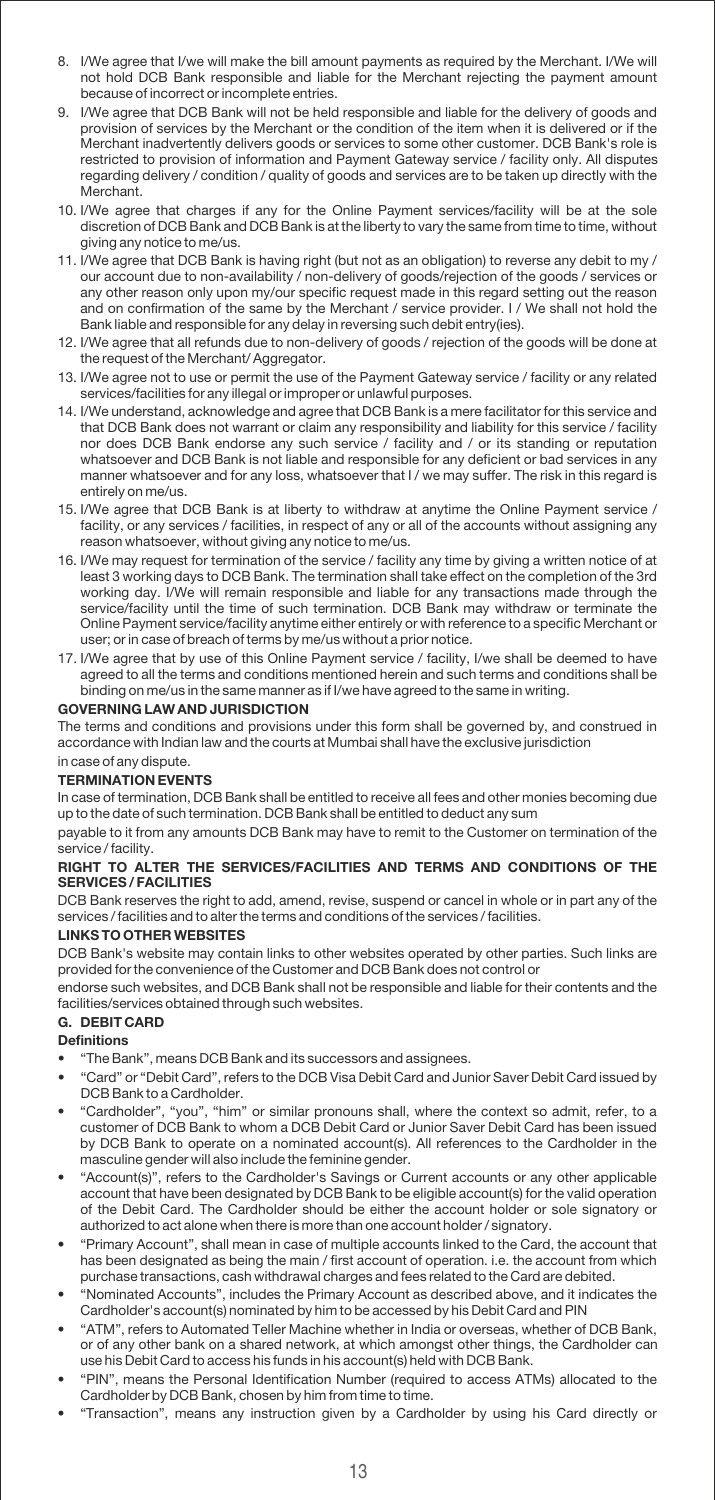indirectly, to DCB Bank to effect action on the account. (Examples of transactions can be retail purchases, cash withdrawals, cash / cheque deposits, etc.)

- .<br>"International Transactions", refers to the transactions performed by the Cardholder through his internationally valid Debit Card, outside India, Nepal and Bhutan.
- "Statement", means a periodic statement of account sent by DCB Bank to a Cardholder setting out the transactions carried out by the Cardholder(s) during the given period and the balance on that account. It may also include any other information that DCB Bank may deem fit to include.
- "Merchant" or "Merchant Establishments", shall mean establishments wherever located which accept / honour the Card and shall include amongst others: stores, shops, restaurants, airline organisations, etc. advertised by DCB Bank or Visa International.
- EDC or Electronic Data Capture, refers to electronic Point-of-Sale swipe terminals whether in India or overseas, whether tied up by DCB Bank or any other bank on the shared network, that permit the debiting of the account(s) for purchase transactions from merchant establishments.
- "Visa", means a trademark owned by and normally associated with Visa International.
- "Visa / Plus ATM Network", means ATMs that honour the Debit Card and that display the Visa / Plus or Electron symbols.
- The Debit Card ("the Card") is issued by DCB Bank") having its registered office at 6th Floor, Tower A, Peninsula Business Park, Lower Parel, Mumbai - 400013 India on the terms and conditions detailed herein.

## **Front of the Card**

- Card number: This is your exclusive 16-digit card number. Please quote this number in all communication / correspondence with the Bank.
- Your name / customer ID: Only you are authorised to use your Debit Card.
- Valid From Valid Thru (MM-YY format): Your Debit Card is valid until the last day of the month of the year indicated on the Card.
- Visa logo and hologram: Any merchant establishment displaying this logo accepts your Debit Card worldwide.
- Electronic Usage sign: In case of purchase transactions, the Debit Card can be used at merchant outlets with an electronic Point-of-Sale swipe terminal. Please do not try and use your Card at merchants with "paper imprinters" or for Mail / Telephone order transactions.

## **Back of the Card**

- Magnetic Strip: Important information pertaining to your Debit Card is encoded here. Please protect your Card from scratching or exposure to magnets and magnetic field as they can damage the strip.
- Signature Panel: Please sign the back panel immediately on receipt of your Card with a nonerasable ballpoint pen (preferably in black ink). The signature you will use to sign charge slips at merchant outlets needs to be the same as the signature on the Card.
- DCB Customer Care: You can call us at any time on our helpline no. (022) 6899 7777 / (040) 6815 7777 for any queries or should you require assistance regarding your Debit Card.
- Personal Identification Number (PIN): You will receive a confidential PIN for use of your Card at ATMs.

## **KNOW YOUR DEBIT CARD**

## **Activation**

- A Personal Identification Number (PIN) will be sent to you separately for using your Debit Card at ATMs.
- In case of any difficulty please call our Customer Care Centre at (022) 6899 7777 / (040) 6815 7777. We will be glad to assist you.
- The usage of the Card shall deemed to be acceptance of the terms and conditions of the DCB Debit Card by you.

## **Usage Guidelines**

 Your Debit Card from DCB Bank is extremely versatile and simple to use, being valid both in India and overseas.

## **International Usage**

- Your Debit Card is valid both in India and overseas. However, it is not valid for making transactions in currencies other than the local currencies of India, Nepal and Bhutan when travelling in Nepal and Bhutan. However, if your Card is a Rupay Card, transactions can be done using that Card in Bhutan.
- All of your Debit Card transactions (purchases as well as cash withdrawals) overseas must be made in strict accordance with the Exchange Control Regulations of the Reserve Bank of India or any other regulations as applicable from time to time. Failure to comply with RBI guidelines or any other regulations will render you liable for action under the Foreign Exchange Management Act 1999.
- You may have your passport endorsed by an Authorised Dealer when you avail of foreign exchange under the Basis Travel Quota (BTQ). If you desire, you can select DCB Bank as your Authorised Dealer.
- Detailed instructions as to the use of your Debit Card overseas can be found in the section "Using your Debit Card abroad".
- Your PAN should be updated correctly in the records of the Bank to opt for International transactions on your DCB Bank Card.

## **Merchant Outlet Transactions (Point of Sale / Purchase)**

- Using your Debit Card for shopping at any merchant outlets in India and worldwide (where Visa / Rupay Cards are accepted), follow the simple steps to ensure total shopping satisfaction.
- Please note that since signature verification is essential for Debit Card transactions, you need to be physically present along with your Card at the time of purchase. Please do not use Debit Card for Mail Order and Telephone Order and Internet purchase Transactions.
- Look for a Visa / Visa Electro / Rupay sign at the Point-of-Sale merchant establishment. The merchant must have an electronic Point-of-Sale card swiping terminal.
- Present your Debit Card after making your purchase.
- The Card will be swiped / dip-in by the merchant on an Electronic Data Capture Terminal (PoS / EDC machine) for authorisation.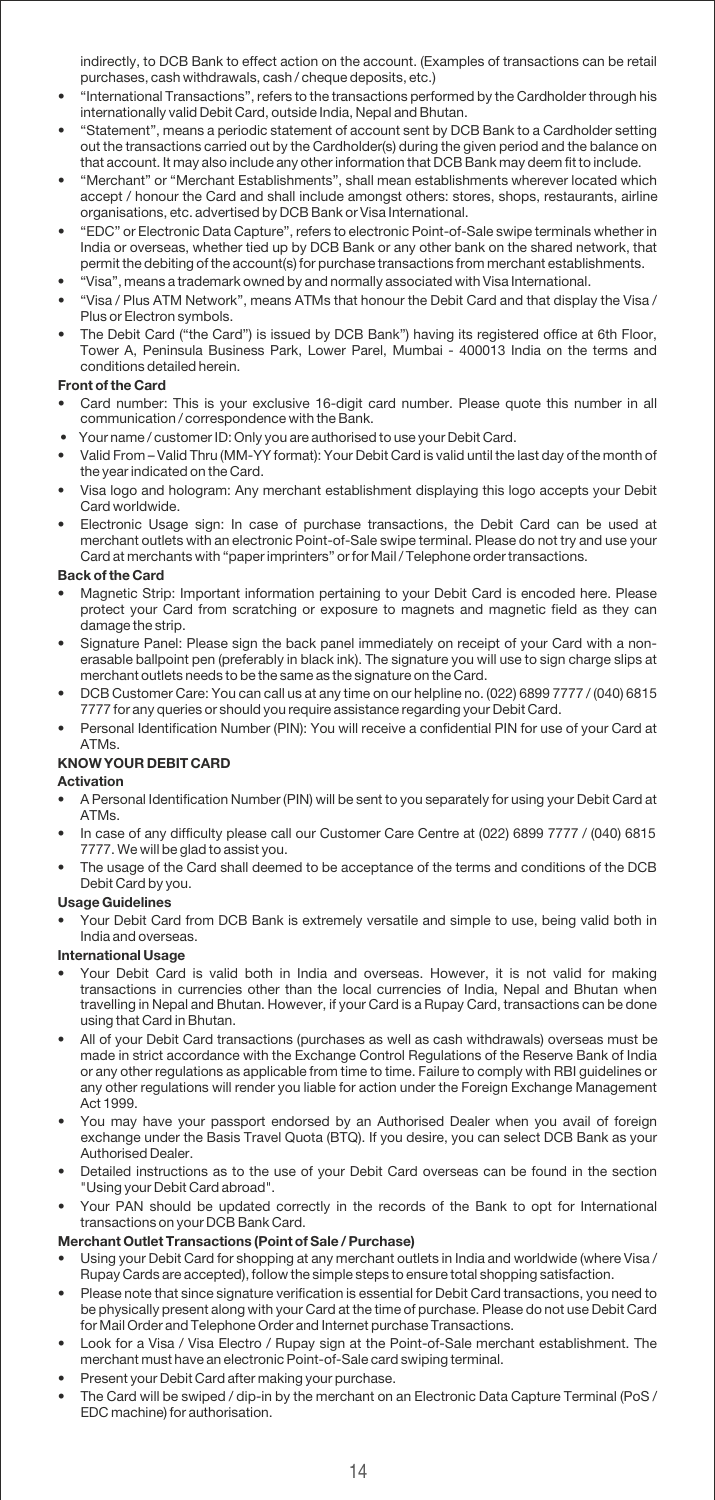- After a successful authorisation, your account will be debited for the transacted amount. Sometimes the transaction amount and / or tips, surcharge or exceptional transaction amount would be debited to your account subsequently / at a later date. Your limit is equivalent to the balance in your account, subject to daily transaction limit. Daily POS transaction limit will apply.
- A sales slip will be generated.
- Check and sign\* the sales slip. Your signature must match that on the reverse side of the Card. (\* in case of second factor authentication [i.e. 4 digit PIN etc.] physical sign is not mandatory).
- Ensure your Card is returned to you.
- Preserve your copy of the sales slip for future reference.
- When using the Card at a merchant establishment, the purchase amount will always be debited to the designated primary account of the Debit Card. Kindly ensure that your account is adequately funded to meet the debits pertaining to tips, petrol / railway surcharge or any other exceptional transactions which are debited to your account belatedly.

## **Online (E-commerce / Card Not Present) Transaction:**

- Using your Debit Card online shopping / payments can be done within India and abroad\*
- To complete online payment second factor authentication is must, second factor authentication is called "The information / details are not present on the Card and known to only Card holder"
- DCB Debit Card will not work on Website / Mobile application(s) which doesn't authenticate / ask for second factor authentication (OTP – One Time Password) to honor your transaction / payment.
- The Cardholder agrees, understands and confirms that his/ her personal data including without limitation details relating to Debit Card transmitted over the Internet may be susceptible to misuse, hacking, theft and/ or fraud and that the DCB Bank have no control over such matters. Cardholder should be more vigilant, while using the DCB Debit Card for only transactions / payments.
- Although all reasonable care has been taken towards guarding against unauthorized use of any information transmitted by the Cardholder, the DCB Bank does not represent or guarantee that the use of the Services provided by/ through it will not result in theft and/or unauthorized use of data over the Internet.
- DCB Bank shall not be liable, at any time, for any failure of performance, error, omission, interruption, deletion, defect, delay in operation or transmission, computer virus, communications line failure, theft or destruction or unauthorized access to, alteration of, or use of information contained on the Website.

## **ATM Usage**

- You can use your Debit Card at any of the DCB Bank ATMs in India for a variety of transactions such as cash withdrawal, balance enquiry, mini statement request, PIN change, cheque book request, funds transfer, pre-paid mobile recharge and any other transactions as may be made available from time to time.
- In addition, you can also use your Debit Card to access your account for cash withdrawal and balance enquiry at any Visa ATM in India and overseas.
- We would communicate to you any other ATM sharing arrangement, which DCB Bank may enter from time to time to facilitate increasing your reach to access your account with us.
- The Card can also be used in outside India locations and any charges levied by the Acquiring Bank shall be charged in the account in which the Card is linked.

## **Please Note:**

- Charges for cash withdrawal / balance enquiry / other transactions at DCB Bank ATMs or Visa ATMs would be as per the schedule of service charges. Please contact your nearest DCB Bank Branch or visit our website www.dcbbank.com for further details.
- Please note that all transactions (accepted or declined) at other than DCB Bank ATMs are subjected to a transaction charge as determined by the Bank and are subject to change from time to time without prior notice.
- Any usage intimation will be sent to Registered Mobile Number (RMN) and/or email ids of the customer (email ids in case of NRI customers), as per Bank's records. Any responsibility of modification in the records of the Bank will be with the Card holder(s).
- As per RBI regulation, International transactions and online transactions are in "disabled" state at the time of issuance / activation of the card. Customers are required to place a request for enabling it once the card is activated by the card holder(s).

## **ADVANTAGES OF YOUR DEBIT CARD**

## **Additional Cards**

 Additional Cards will be issued to joint account holders of the account, provided the operating instructions for the account are self, either or survivor, any one or survivor. Charges will be as per the tariffs applicable from time to time.

## **INSURANCE**

## **Zero Lost Card Liability**

If your Debit Card from DCB Bank ever gets lost or stolen, you are protected from fraudulent purchase transactions from the moment you report the loss to DCB Bank in India (call our Customer Care Centre 022 - 6899 7777 / 040 - 6815 7777). Please confirm the loss in writing to:

DCB Bank, NPC, No. 2, Thanikachalam Road, T Nagar, Chennai - 600017.

Please note that the cover is valid only for fraudulent payment transactions at shops, MEs and POS. The insurance is not valid for ATM transactions, as the PIN, known only to you, is required. You are required to file a police complaint for the Lost / Stolen card. DCB Bank will arrange to replace your card as soon as the instructions are received in writing. The cover is only valid for any misuse resulting in to financial loss 3 days prior to loss reported and 5 days after the lost reported. If you recover your card after you have reported its loss, please do not attempt to use it. Instead, please destroy the card by cutting into several pieces through the magnetic strip.

#### **Customer Care Centre**

 For any queries regarding your Debit Card, please call the DCB Bank's Customer Care Centre at (022) 6899 7777 / (040) 6815 7777.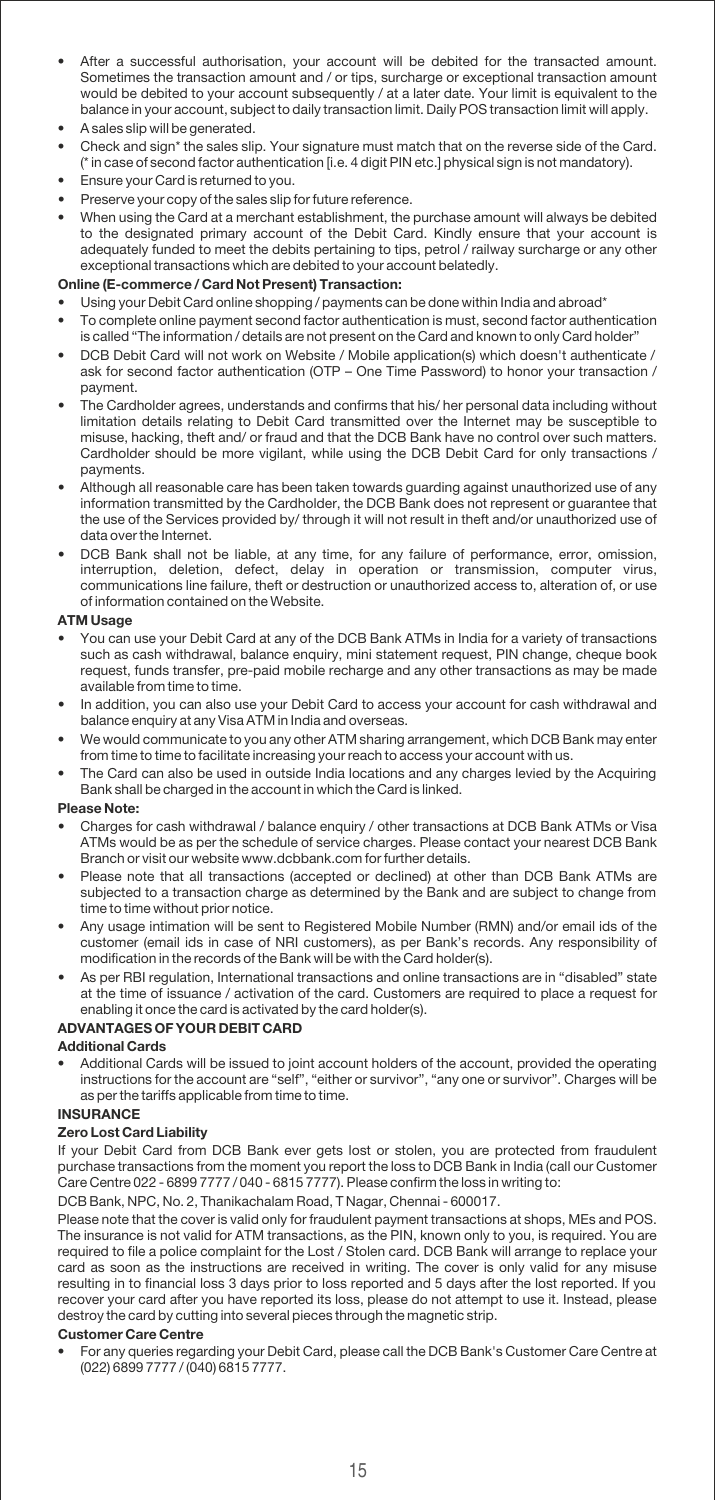## **Account Statement**

 Transactions on your Debit Card, including those of additional Card will reflect along with relevant details on your regular Bank Account Statement sent periodically. Additional Cardholders will not receive a separate account statement.

## **Looking After Your Debit Card**

Following these simple guidelines will ensure that using your Debit Card from DCB Bank is a pleasant experience.

- Treat your Debit Card in the same way you treat cash. Keep it with you at all times and never leave it unattended.
- Your Debit Card is for your exclusive use only. It should never be surrendered to anyone other than a designated Bank Officer at a DCB Bank branch and that too only after cutting into several pieces through the magnetic strip.
- Never reveal or surrender your personal identification number (PIN) to anyone. Please destroy all evidence of the PIN after memorising it. Do not write it on the Debit Card and never keep a written copy of it in close proximity to your Debit Card. It is also recommended that you change the PIN to a number of your choice as soon as possible and at regular intervals. (At least once in three months thereafter.)
- If your Card is lost / stolen, or if you suspect that your Card has been used fraudulently, call the Customer Care Centre (022) 6899 7777 / (040) 6815 7777, immediately to report the loss.
- In case you need your Card to be re-issued or terminated, please send in your request in writing to the DCB Bank branch where you have your account. A replacement Card shall be provided to you at applicable tariff. Upon Card expiry or closure of your account, please cut your Debit Card into several pieces through the magnetic strip.
- Always ensure that the Debit Card is swiped in your presence when transacting at merchant establishments. Never sign an incomplete sales slip.
- Do not attempt to use your Debit Card at merchant establishments that do not possess electronic Point-of-Sale swipe terminal.
- Do not attempt to use your Debit Card for making purchases via telephone / mail / internet.
- Please promptly notify DCB Bank, in writing, of any changes in your telephone numbers or mailing address.

#### **Using Your Debit Card Abroad**

- All expenses incurred overseas must be strictly in accordance with the Exchange Control Regulations of the Reserve Bank of India (RBI). Please note that the aggregate expenses you incur overseas (i.e. through cash / traveller's cheques / your bank account / Debit Card / Credit Card) should not exceed the limit set by the RBI, as prevailing from time to time.
- Resident Indians are allowed a BTQ entitlement not exceeding US \$ 10,000 or its equivalent per person in one calendar year for one or more private visits to any country (except Nepal or Bhutan). Foreign Exchange Entitlement (as per regulations on date of print). Basic Travel Quota (BTQ):

Business Travel and Entertainment Allowance: Foreign Exchange not exceeding US \$ 25,000 per trip, irrespective of the period of stay, for business purposes or for participating in conferences or seminars.

- To be in compliance with the Exchange Control Regulations, you are also required to have your<br>passport endorsed by an Authorised Dealer when you avail of foreign exchange under the BTQ.<br>You can select DCB Bank to be your A
- Please note that your account statement reflects both domestic and international Debit Card transactions.
- To track your overseas spends, in order to ensure that they are within the permissible RBI limits, you will have to convert the equivalent Rupee amount shown on your statement for each overseas transaction to US \$ using the day's TT selling rate which can be obtained from your Authorised Dealer.
- All transactions (domestic and international) incurred by your additional Cardholders will also be reflected on your account statement. Additional Cardholders may have their passport endorsed for the foreign exchange they have availed of under the BTQ and must ensure that the expenses they incur overseas are strictly in accordance with the Exchange Control Regulations of the RBI.
- For a comprehensive list of all Visa ATMs please visit the Visa website www.visa.com
- In case you are unable to withdraw cash from any Visa ATM, try keying in a lower amount (as some ATMs have a cash disbursement limit) or try after a few minutes (as the network server may be down).
- Not all ATMs have a balance inquiry option.
- At the time of cash withdrawal at Visa ATMs abroad the screen displays 3 options for the type of accounts that you can effect the transaction in: 1) Credit 2) Savings 3) Checking. Please choose the Credit option, as the other options do not hit the Visa network.
- At a few Merchant Establishments abroad, you may have to ask the cashier to swipe your DCB Debit Card as a Credit card. This is because in some countries "Debit" is connected only to the local network and the transaction may be declined, as it would not reach Visa network. Your card will continue to function as a Debit Card.
- Transactions at some of the Point-of-Sale (merchant) are usually for a nominal amount to check the validity of the card. Your account would initially get debited only for such nominal amount. However, the actual transaction amount would be subsequently and separately debited to your account. Please ensure to have sufficient balance maintained in your account to meet such belated debits.
- In case the Debit Card is used for both business and personal expenses, the two must be tracked separately to ensure that you comply with both the Basic Travel Quota and Business Travel permissible limits.
- Any violation of the Exchange Control Regulations arising out of utilisation of this Debit Card is the responsibility of the individual Cardholder (primary / additional) and he / she will be liable for action under the provisions of the Foreign Exchange Management Act (FEMA) 1999 and any other regulations in force from time to time. Please also note that the onus of ensuring compliance with the regulations is on the holder of the internationally valid Debit Card.
- Liberalised Remittance Scheme reporting of any overseas spends will be done basis the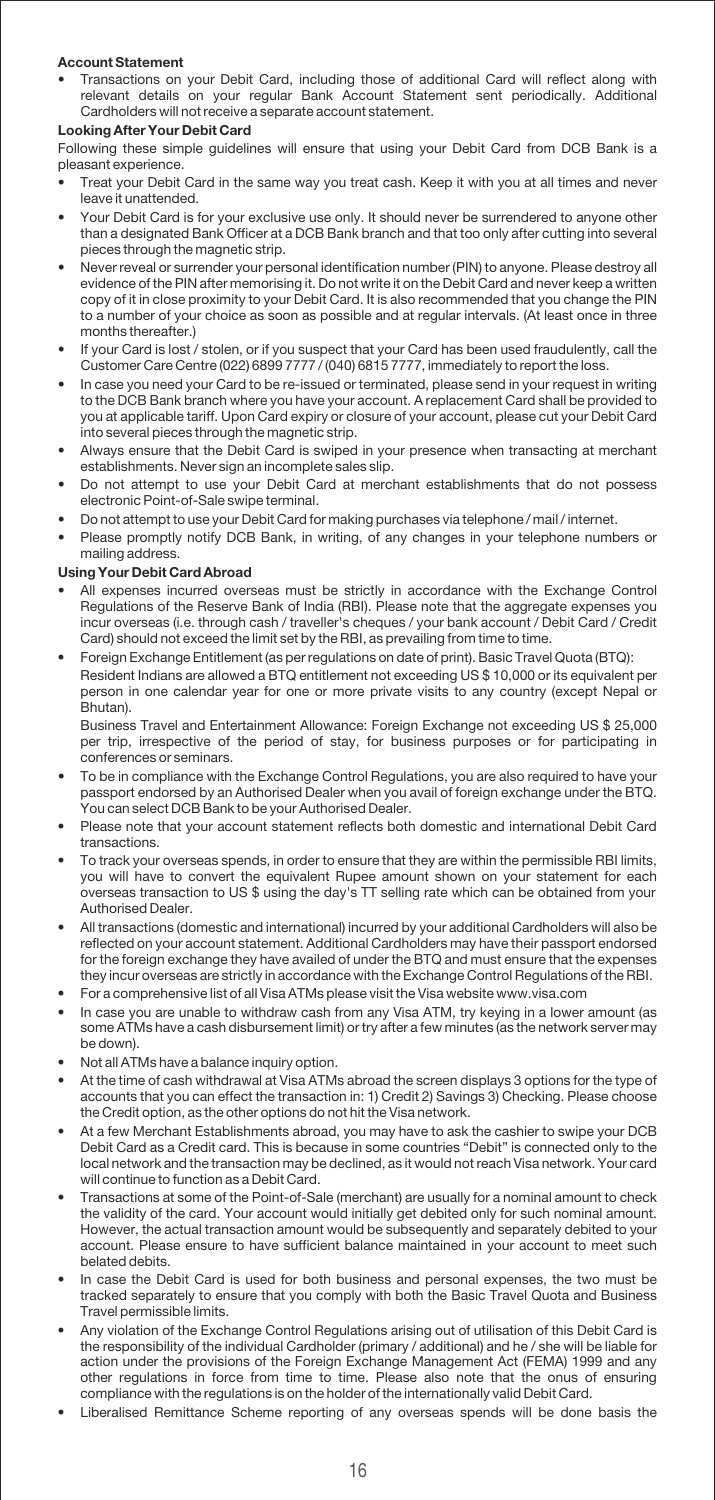transactions value and that in case the limit is exceeded by the customer he/she will abode by the rules applicable as per FEMA guidelines / Bank's laid down process.

 Tax Collected at Source (TCS) for International Debit Card transactions charging clause to be included in line as below:

Please note that from 1st October, 2020, all foreign remittance transactions including debit card transactions under Liberalised Remittance Scheme (LRS) will be subject to Tax Collection at Source (TCS) under Section 206C of the Income Tax Act, 1961.TCS at 5% shall be applicable on the aggregate foreign remittances/ international debit card transaction under LRS exceeding INR 7 Lakh in a financial year.

| <b>Type of Transaction</b>                                                                                                              | <b>TCS Applicable</b>                                                                                                                                                                                                                                                                                                                                                                                                                                                                                                                                                                                                                                                                                                                                                                                                                                                                                                                                                                                                                                                                                                                                                        |
|-----------------------------------------------------------------------------------------------------------------------------------------|------------------------------------------------------------------------------------------------------------------------------------------------------------------------------------------------------------------------------------------------------------------------------------------------------------------------------------------------------------------------------------------------------------------------------------------------------------------------------------------------------------------------------------------------------------------------------------------------------------------------------------------------------------------------------------------------------------------------------------------------------------------------------------------------------------------------------------------------------------------------------------------------------------------------------------------------------------------------------------------------------------------------------------------------------------------------------------------------------------------------------------------------------------------------------|
| International transactions on DCB Debit<br>Card & DCB Niyo Global Card (including<br>Dynamic Currency Conversion -<br>DCC transactions) | 5% tax shall be applicable on each and every<br>card based foreign transaction.<br>If the cumulative value of foreign transactions<br>is not exceeding INR 7 Lakh in a financial year,<br>then the TCS amount will be refunded in the<br>account from which TCS has been debited<br>within 12 days from the date of transaction.<br>In the event where the amount remitted is for<br>the purpose of pursuing education through a<br>loan obtained from a financial institution. TCS<br>@ 5% will be levied at the time of the<br>transaction. Refund will be effected within 12<br>days from the date of transaction, if the below<br>mentioned documents are e-mailed to<br>customercare@dcbbank.com<br>a. Approved loan sanction letter for<br>educational purpose and<br>b. Statement for fund transfer to DCB Bank<br>Card/loan account to ascertain the source<br>of fund<br>If the remittance has exceeded the regulatory<br>limit of INR 7 Lakh from all sources, refund of<br>TCS will be effected only at the rate of 4.5%,<br>after appropriating 0.5% towards TCS on<br>overseas education, provided the above<br>mentioned documents are emailed to the<br>Bank. |

Please ensure to fund the account sufficiently to cover the international card transactions, TCS amount, remittance charges, correspondent bank charges and other taxes/ charges as applicable. In the event of insufficient funds in the account, the transaction/s will not be processed.

Please note that TCS deducted cannot be refunded by the Bank in the event of return of remittance. In the case of Card transactions, TCS once collected can be refunded by the Bank only if the reversal or cancellation of the transaction has happened on the date of transaction itself.

However, it may be noted that TCS credit can be claimed by filing the Income Tax Return subject to applicable income tax provisions.

• All overseas spends is converted at VISA Exchange Rate and DCB Bank has limited scope in this. Bank may decide to levy relevant mark up on the applicable rate as and when applicable as per the Schedule of charges.

## **AN UNDERSTANDING, AN AGREEMENT**

#### **Terms and conditions governing the DCB Debit Card**

**•** Important - Please make sure you have read these Debit Card terms and conditions carefully before using the DCB Debit Card. By using the Debit Card you are unconditionally accepting the terms and conditions listed hereunder and will be bound by them and you accept the onus of ensuring compliance with the relevant Reserve Bank of India (RBI) Regulations, Exchange Control Regulation, Foreign Exchange Management Act 1999 ('The Act'), all the rules and regulations framed under the Act and as amended / modified / applicable from time to time and any other corresponding enactment in force from time to time. You will also continue to remain bound by the terms and conditions of operation of your Savings Bank Account / Current Accounts or any other applicable account with DCB Bank.

#### **Card Validity and Cardholder Obligations**

- The issue and use of the Card shall be subject to the rules and regulations in force from time to time as issued by the Reserve Bank of India and FEMA 1999. The issue and use shall also be governed by the terms and conditions contained herein and as amended from time to time.
- The Card shall be valid only for transaction options, as permitted by the Bank from time to time in India and abroad, at DCB Bank ATMs and Visa ATMs.
- The Card will be at all times the property of DCB Bank and shall be returned to DCB Bank unconditionally and immediately upon DCB Bank's request. The Cardholder is requested to ensure that the identity of the Bank's Officer is established before handing over the Card.
- The Debit Card is not transferable or assignable by the Cardholder under any circumstances.
- You must sign the Card immediately upon receipt. You must not permit any other person to use it and should safeguard the Card from misuse by retaining the Card under your personal control at all times.
- The Personal Identification Number (PIN) issued to the Cardholder for use with the Card or any numbers chosen by the Cardholder as a PIN, will be known only to the Cardholder and are for the personal use of the Cardholder and are non-transferable and strictly confidential. A written record of the PIN number should not be kept in any form, place or manner that may facilitate its use by a third party. The PIN should not be disclosed to any third party, either to staff of the Bank or to merchant establishments, under any circumstances or by any means whether voluntary or otherwise.
- The Cardholder's account will be debited immediately with the amount of any withdrawal, transfer and other transactions effected by the use of the Card. Sometimes the transaction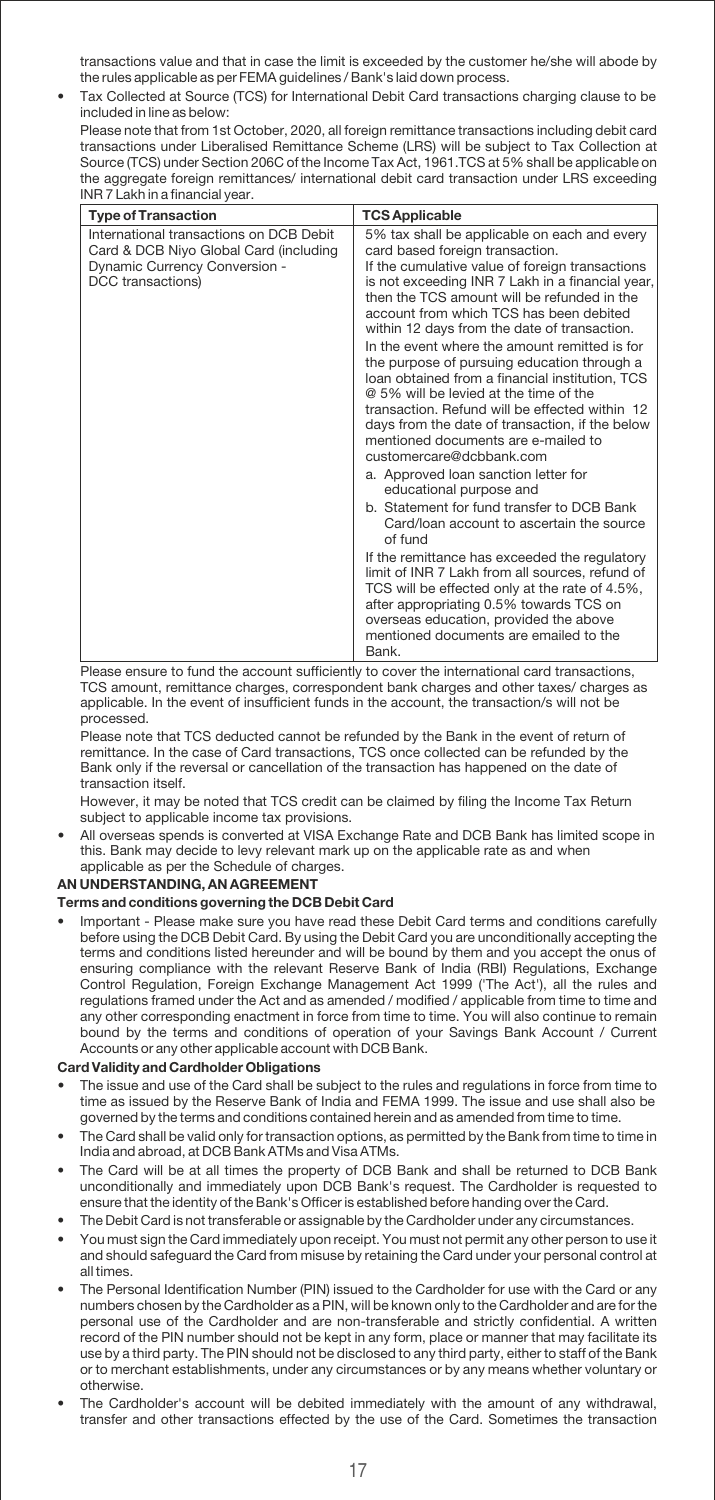amount and / or tips, surcharge or exceptional transaction amount would be debited to your account subsequently / at a later date. The Cardholder will maintain sufficient funds in the account to meet any such transactions.

- The Cardholder shall not be entitled to overdraw the Cardholders' account(s) with DCB Bank or withdraw funds by the use of the Debit Card in excess of any agreed overdraft limit.
- The Cardholder will be responsible for transactions effected by the use of the card whether authorised by the Cardholder or not, and shall indemnify DCB Bank against any loss or damage caused by any unauthorised use of the Card or related PIN, including any penal action arising therefrom on account of any violation of RBI guidelines or rules framed under the Foreign Exchange Management Act 1999 or any other law being in force in India and / or any other country / state continent / territory law being in force in India and / or any other country / state continent / territory wherever located in the world at the time, notwithstanding the termination of this agreement
- You are requested to note that the Debit Card is valid up to the last day of the month / year indicated. You hereby undertake to destroy the Debit Card when it expires by cutting it into several pieces. Your renewed Debit Card shall be sent to you before the expiry of the Card at the discretion of DCB Bank, upon evaluation of the conduct of your account. DCB Bank reserves the sole right of renewing your Card account on expiry.
- The Cardholder will inform DCB Bank in writing within 15 days from the statement date of any irregularities or discrepancies that exist in the transaction details at an ATM / merchant establishment on the statement of account sent by DCB Bank. If no such notice is received during this time, DCB Bank will assume the correctness of both the transactions and the statement of account.

## **International Usage**

- Utilisation of the Card must be in strict accordance with the Exchange Control Regulations of the Reserve Bank of India (RBI). In the event of your failure to comply with the same, you are liable for action under the Foreign Exchange Management Act 1999 and may be debarred from holding the Debit Card from DCB Bank either at the instance of DCB Bank or the RBI. You shall indemnify and hold harmless DCB Bank from and against any / all consequences arising from you not complying with Exchange Control Regulations of the RBI.
- The Debit Card is not valid for foreign currency transactions in Nepal and Bhutan (i.e. in any currency that is not the local currency or the Indian Rupee).
- International usage covering overseas transactions would be marked up by 3% of the transaction amount or by any other rate as determined by the Bank from time to time. Please note that the mark-up is not levied by Visa International to the cardholders.
- DCB Bank shall be under no liability whatsoever and shall be deemed to be indemnified in respect of loss or damage arising directly or indirectly out of the decline of a charge caused by the Cardholder having exceeded the foreign exchange entitlements as prescribed by the Reserve Bank of India (RBI) as issued from time to time, on DCB Bank becoming aware of the Cardholder exceeding his entitlements.
- Non-Resident Indians can hold an internationally valid Debit Card, provided all dues arising out of its use in India / overseas are met out of a NRE account held with DCB Bank.
- You undertake not to use the Card for making payment for any illegal purchases i.e. purchases of items / services not permitted by the RBI / any other extant statutory regulations.

#### **Merchant Establishment Usage**

- The Card is accepted at all electronic Point-of-Sale terminals at merchant establishments in India and overseas which display the Visa / Visa Electron logo.
- The Card is for electronic use only and will be accepted only at merchant establishments that have an electronic Point-of-Sale swipe terminal. Any usage of the Card at mail order or telephone order transaction will be deemed unauthorised and the Cardholder will be solely responsible for such transactions. Please note that the PIN is not required for use of the Debit Card at the electronic Point-of-Sale swipe terminals at merchant establishments.
- In case the Cardholder already has a DCB ATM Card, on issuance of the Debit Card, the ATM card will be deactivated.
- You must sign the sales slip and retain your copy of the sales slip whenever the Card is used at merchant establishments. DCB Bank will not furnish copies of the Sales slip. Any sales slip not personally signed by you but which can be proven, as being authorised by you will be deemed to be your liability.
- The Debit Card is accepted at any Visa Card merchant outlets worldwide. DCB Bank will not accept any responsibility for any dealings the merchant may have with you, including but not limited to the supply of goods and services so availed or offered. Should you have any complaint relating to any Visa Card merchant establishment, you should resolve the matter with the merchant establishment and failure to do so will not relieve you from any obligations to DCB Bank.
- DCB Bank accepts no responsibility for any charges over and above the value / cost of transactions levied by any merchant establishment and debited to your account along with the transaction amount.
- A purchase and a subsequent credit for cancellation of goods / services are two separate transactions. The refund will only be credited to your account (less cancellation charges) as and when it is received from the merchant. If the credit is not posted to your card account within 30 days from the day of refund, you must notify DCB Bank along with a copy of the credit slip from the merchant.
- In case of Cards linked to multiple accounts, transactions at merchant establishments will be effected only on the primary account. In case there are insufficient funds in the said account DCB Bank will not honour the transactions even if the necessary funds are available cumulatively or severally in the other accounts linked to the Card.
- The Card is not to be used at Hotels during check-in and also at other locations where paying arrangement is done before completion of the purchase transaction or service.
- The Card should not be used for any Mail Order / Phone Purchases and any such usage will be considered as unauthorised.
- The Card should not be used for payment of subscription to foreign magazines / periodicals and any such usage will be considered as unauthorised.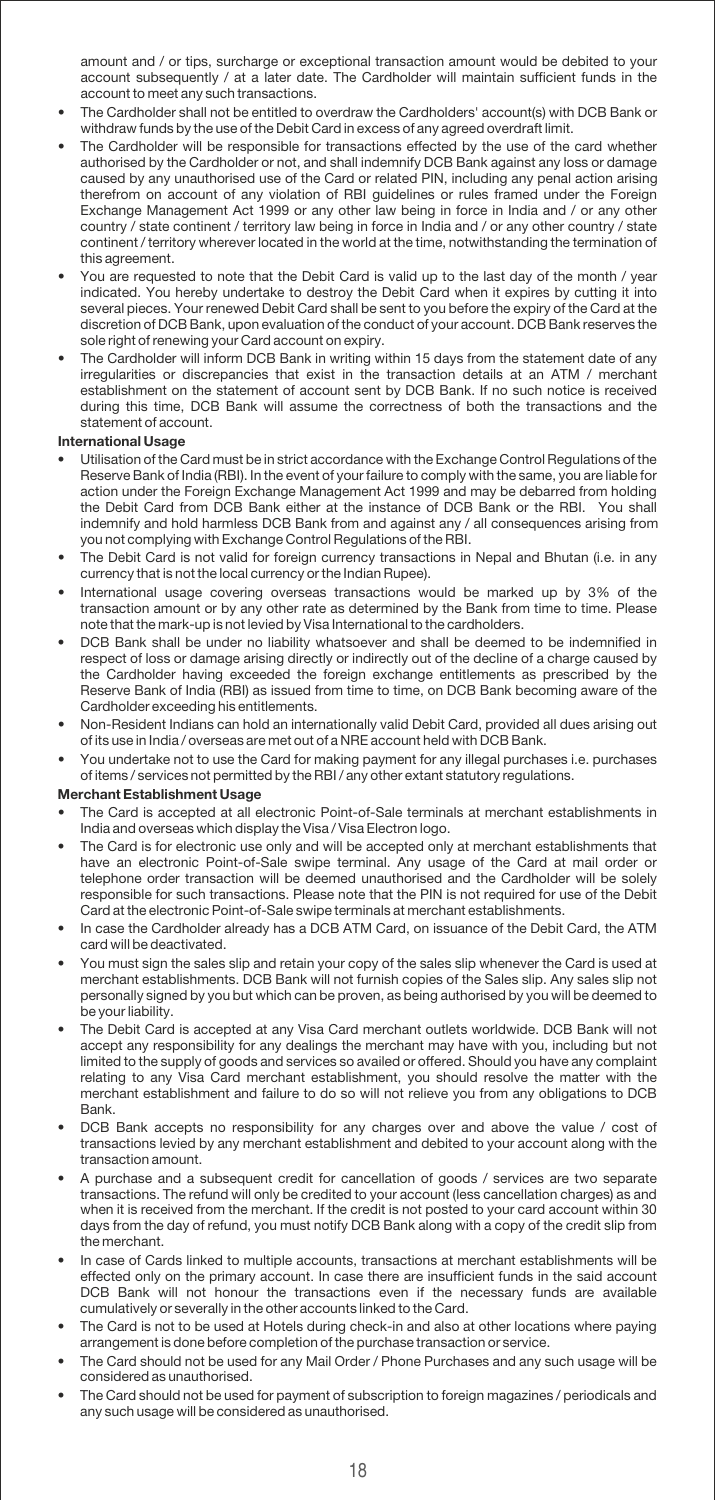- The Cardholder would be solely liable for all unauthorised acts and transactions.
- Sometimes the transaction amount and / or tips, surcharge or exceptional transaction amount would be debited to your account subsequently / at a later date.
- Kindly ensure that your account is adequately funded to meet the debits pertaining to tips, petrol / railway surcharge or any other exceptional transactions which are debited to your account belatedly.
- The Bank is not responsible if your card is not accepted or if any transaction is declined at POS (member establishment / merchant location) for any reason whatsoever.

## **ATM Usage**

- The Card is accepted at the DCB Bank ATMs and Visa / Plus ATMs worldwide.
- The DCB Debit Card can also be used for cash withdrawal and balance enquiry at any Visa ATM in India and overseas.
- Charges for cash withdrawal / balance enquiry / other transactions at DCB Bank ATMs or any Visa ATMs in India and overseas would be as per the schedule of service charges. For current applicable rate, please refer to the relevant section of this booklet. Please contact your nearest DCB Bank Branch or visit our website for further details.
- For all cash withdrawals, cheque / cash deposits at DCB Bank ATM, any statements / receipts issued by the ATM at the time of deposit or withdrawal shall be deemed conclusive, unless verified and intimated otherwise by DCB Bank. Any such verification shall likewise be final and conclusive and this verified amount will be binding on the cardholder.
- DCB Bank will not be liable for any failure to provide any service or to perform any obligation thereunder where such failure is attributable (whether directly or indirectly) to any malfunction of the ATM or the Card, temporary insufficiency of funds, any dispute or the circumstances beyond its control.
- DCB Bank will not be liable for any consequential or indirect loss or damage arising from or related to the loss / use of the Card and related PIN, howsoever caused.
- The availability of ATM services in a country other than that in which the Card was issued is governed by the local regulations in force in the said country. DCB Bank shall not be liable if these services are withdrawn without notice thereof.
- The Bank is not responsible if your card is not accepted or if any transaction is declined at any ATM for any reason whatsoever.

## **Fees**

- Annual fees will be debited to your primary account at applicable rate. These fees are not refundable. Charges for other services will be levied to the primary account, at prevailing rates.
- Transaction fees for cash withdrawals / balance inquiry and / or other transactions wherever applicable, will be debited to the account at the time of posting debit entry of the transaction amount or at end of day.
- All charges in foreign currency will be billed in the Cardholder's Bank account statements in Indian Rupees. You hereby authorise DCB Bank and Visa to convert the charges incurred in the foreign currency into the Indian Rupee equivalent thereof at such rates as DCB Bank / Visa may from time to time designate.
- The Charges / fees applicable on the usage of the Debit Card maybe revised / changed by DCB Bank from time to time without prior intimation to the Cardholder(s).
- Any charges / fees appearing in this terms and conditions does not include service tax and / or any other cess / taxes as applicable from time to time.

## **Features of the Debit Card**

**•** The Bank may from time to time, at its discretion, tie-up with various agencies to offer various features on your Debit Card. All these features would be on best efforts basis only, and the Bank does not guarantee or warrant the efficacy, usefulness of any of the products of service offered by any service providers / merchants / outlets / agencies. Disputes (if any) would have to taken up with the merchant / agency, etc. directly, without involving the Bank.

#### **Disclosure of information**

- Through this Terms & Conditions, the card holder provides approval to DCB Bank Limited to share data of the card/account holder and its operation with the Technical / Technology Service Provider(s) for this arrangement.
- When requested by DCB Bank and/or its Associate, you shall provide any information, records or certificate relating to any matters that DCB Bank and/or its Associate deems necessary. You will also authorise DCB Bank and/or its Associate to verify the veracity of the information furnished by whatever means or from whichever source deemed necessary. If the data is not provided or if incorrect, DCB Bank and/or its Associate may at its discretion refuse renewal of the Card or cancel the Card forthwith.
- DCB Bank and/or its Associate reserves the right to disclose your information and/or documents to any court of competent jurisdiction, quasi-judicial/statutory/regulatory authorities, law enforcement agencies and any other wing of Central Government or State Government.
- DCB Bank and/or its Associate reserves the right to disclose, in strict confidence, to other institution, such information concerning the Cardholders Account as may be necessary or appropriate in concerning to its participation in any Electronic Fund Transfer network.
- DCB Bank and/or its Associate reserves the right to report to the RBI or any other statutory/regulatory authority expenditure undertaken by the Cardholder(s) in foreign currencies to ensure that the permissible entitlements are not exceeded by the Cardholder(s) and that the Foreign Exchange Management Act, 1999 is not contravened.
- The Cardholder agrees that the Bank and/or its Associate may disclose, in strict confidence, to other institutions, such personal information as may be reasonably necessary for reasons inclusive of, but not limited to the following:
	- a. For participation in any telecommunication or electronic clearing network,
	- b. In compliance with a legal directive,
	- c. For credit rating by recognised credit scoring agencies,
	- d. For fraud prevention purposes, and
	- e. To credit information bureaus.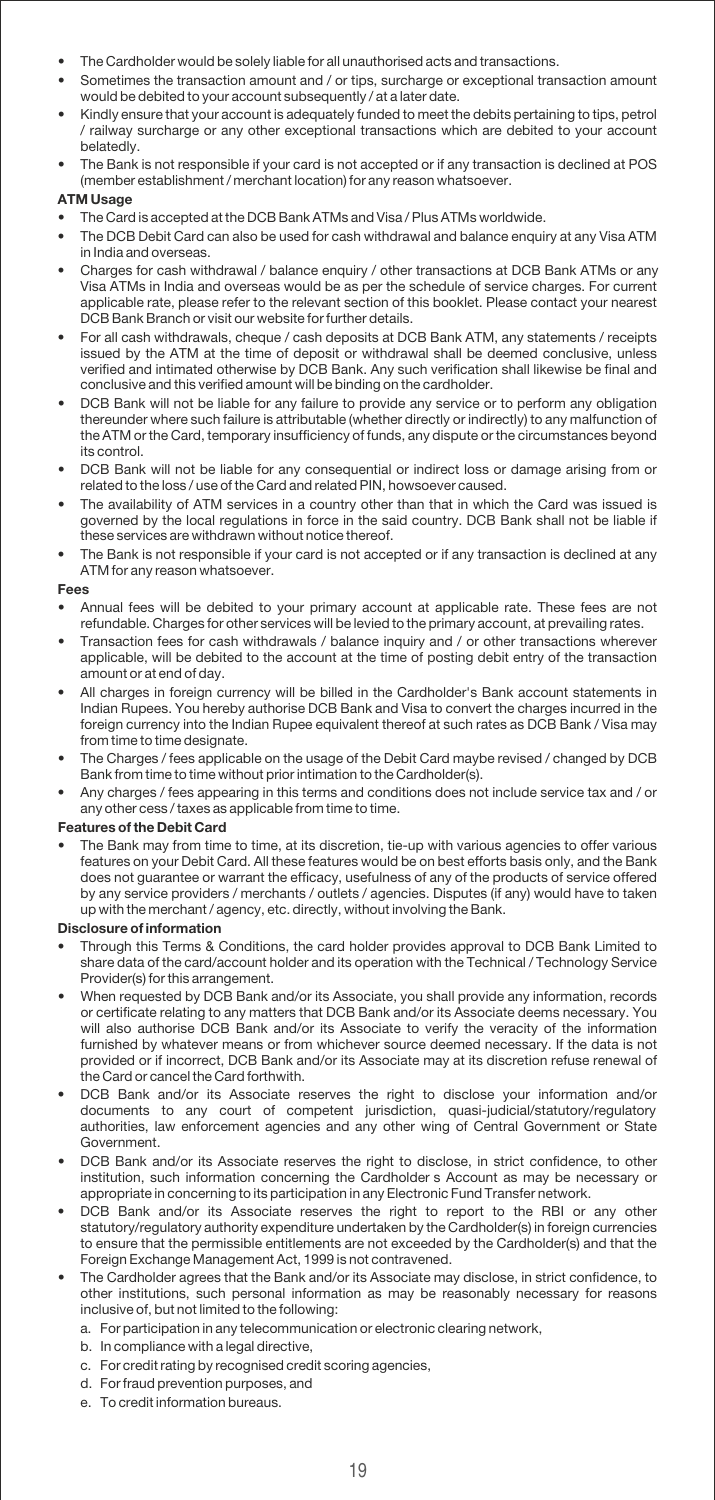The Cardholder further agrees that the Bank and/or its Associate may disclose information provided in the Account Opening Form for the purpose of cross selling by any marketing agent(s) and / or contractors with whom the Bank and/or its Associate enters, or has entered into any arrangement in connection with providing of services / products, including without limitation, cross selling of various financial products.

## **Lost or Stolen Card**

- In the event that the Card is lost or stolen, the occurrence must be reported to DCB Bank Branch or the Helpline immediately by fastest means of communication followed with a written communication. A copy of the acknowledged police complaint must accompany the said written confirmation.
- Should transaction be received by DCB Bank after the Card has been lost or stolen but before receipt of your written confirmation you shall be liable for all amounts debited to the accounts. However, if the loss / theft has been promptly reported in writing and that you acted in good faith and with reasonable care and diligence, then your lost Card liability for purchase transactions will be zero (once the loss is reported in writing). There will be no such coverage provided on cash withdrawals done through ATMs, as such transactions require the use of a PIN, which is confidential and known only to you.
- You hereby undertake to indemnify DCB Bank fully against any liability / (civil or criminal), loss, cost, expenses or damage that may arise due to loss or misuse of the Card in the event that it is lost and not reported to DCB Bank, or lost and misused before DCB Bank is informed. Provided you have in all respects complied with the terms and conditions, a replacement Card may be issued at the sole discretion of DCB Bank at the applicable fee.
- If it is determined that you were grossly negligent or fraudulent in the handling of the Card, the Bank would not entertain any request for refund / reimbursement of fraudulent usage of the Lost / Stolen card. If any amount is credited to your account based on your representation and / or any information provided by you, the Bank would recover the amount from you without any prior notice. You hereby undertake to indemnify DCB Bank fully against any liability, loss, cost, expenses, damage that may arise due to your negligent or fraudulent handling of the card.
- Should you subsequently recover the Card, it cannot be used. Please destroy the Card by cutting it into several pieces through the magnetic strip.

## **Insurance**

- You acknowledge that the insurance benefit provided on the Card will be available to you as per the terms of the relevant insurance policy in force and only so long as you are and remain an active Cardholder of DCB Bank.
- The Zero Lost Card Liability coverage is provided to Cardholders by HDFC ERGO General Insurance Company Limited (or any other insurance co. with which the Bank may tie-up from time to time) whose terms, conditions and decisions, for which DCB Bank is not liable, will apply.
- You may be asked to submit additional documents, as per the requirements of the case.
- DCB Bank will not be liable for any delayed settlement of the claims.

#### **Statements and Records**

- The records of Card transactions will be available on the account statement sent by DCB Bank. Such account statements shall be mailed to the Cardholder on a periodic basis to the mailing address corresponding to the primary account on record as indicated by the Cardholder. The Cardholder can also get details of his transactions at any time by calling DCB Phone Banking Service or utilising the mini statement facility at the DCB Bank ATMs.
- DCB Bank's record of transactions processed by the use of the Card shall be conclusive and binding for all purposes.

## **Disputes**

- In case of purchase transactions, a sales slip with the signature of the Cardholder together with the Card number noted thereon shall be conclusive evidence between DCB Bank and/or its Associate and the Cardholder as to the extent of the liability incurred by the Cardholder and DCB Bank and/or its Associate shall not be required to ensure that the Cardholder has received the goods purchased / availed of the service to the Cardholder s satisfaction.
- DCB Bank and/or its Associate shall make bonafide and reasonable efforts to resolve an aggrieved Cardholders disagreement with an applicable charge indicated in the Account statement or as otherwise determined by the Cardholder within two months of the receipt of notice of disagreement. If after such effort DCB Bank and/or its Associate determine that the charge is correct, then it shall communicate the same to the Cardholder.
- Any dispute in respect of a Shared Network ATM Transaction will be resolved as per VISA Regulations. The Bank and its Associate does not accept responsibility and liability for any dealings the Cardholder may have with Shared Networks. Should the Cardholder have any complaints concerning any Shared Network ATM, the matter should be resolved by the Cardholder with the Shared Network, and failure to do so will not relieve him from any obligations to the Bank and its Associate. However, the Cardholder should notify the Bank and its Associate of the complaint immediately.
- DCB Bank and/or its Associate accept no responsibility for the refusal of any Merchant Establishment to honour the Card.
- These terms and conditions will be construed in accordance with and governed by the laws of India. All disputes are subject to the exclusive jurisdiction of the Courts of Mumbai in India irrespective of whether any other Court may have concurrent jurisdiction in the matter.
- The Cardholder will be liable for all the costs associated with the collection of dues, legal expenses (should it become necessary to refer the matter to any agent), or where legal resources have been utilized in the resolution of a dispute.
- The Bank and/or its Associate accepts no liability whatsoever, direct or indirect, for noncompliance with the laws of any country other than the Republic of India. The mere fact that any service can be accessed through the internet, mobile or phone by the Cardholder in a country other than India shall not be interpreted to imply that the laws of the said country govern these terms and conditions and / or the operations in the Account(s) of the Cardholder and/or the use of any of these services.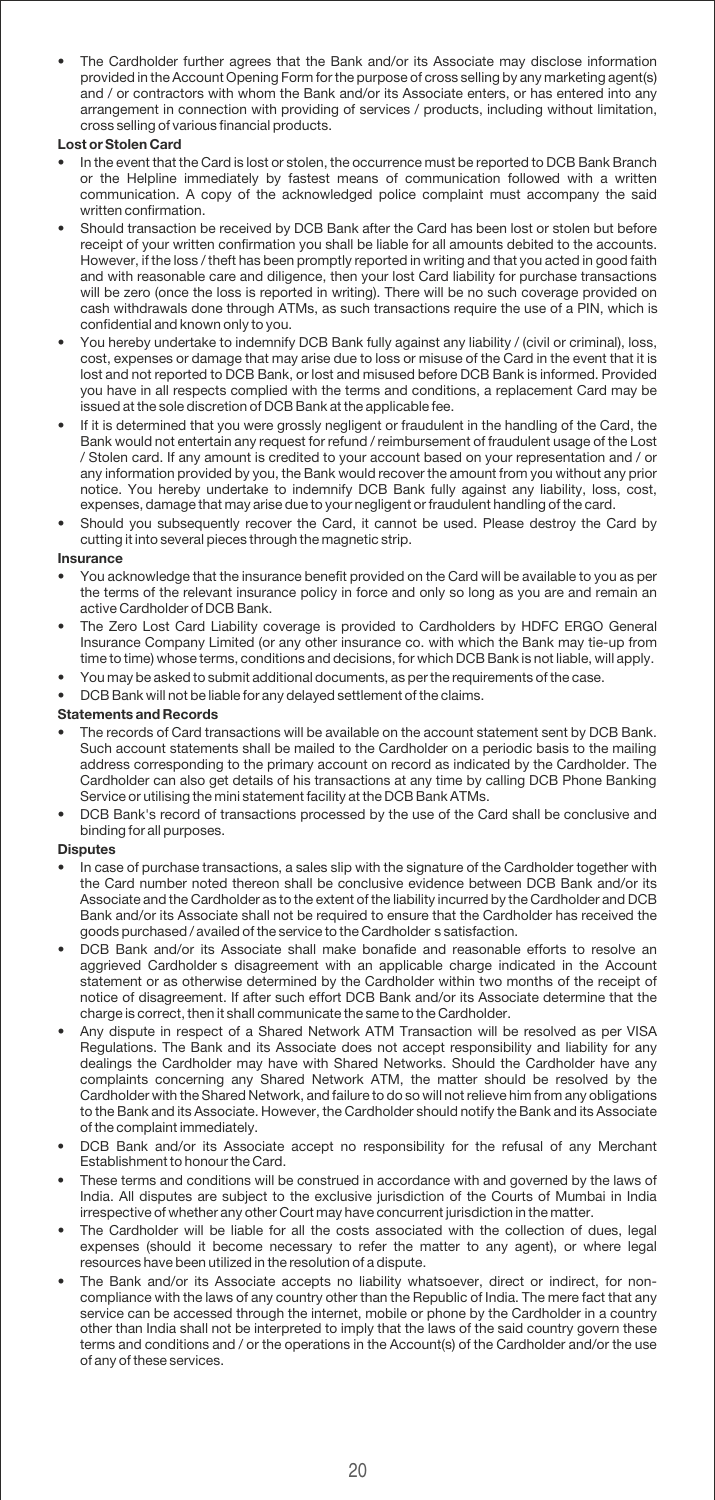## **General**

- You will promptly notify DCB Bank in writing of any change in your employment and / or office and / or residential address and telephone numbers.
- DCB Bank reserves the right to add to, delete or vary any of the terms and conditions. Use of the Debit Card after the date upon which any of these alterations are to take effect will be taken to be evidence of the acceptance, without reservations by the Cardholder of such changes.
- Any notice hereunder sent by post will be deemed to have received by the Cardholder within 7 days from the posting of the notification to the address last given to DCB Bank in writing by the Cardholder. Publication of changes by such means as DCB Bank may consider appropriate will constitute effective notice to the Cardholder thereof.
- If an account holder, by using the Card, draws an amount in excess of the balance available or overdraft limit permitted by DCB Bank, the account holder will pay DCB Bank unconditionally the entire amount overdrawn with interest and penalties, if any, at a rate to be decided by DCB Bank. However, this should not be construed as an agreement, either expressed or implied that DCB Bank is bound to grant any overdraft facility whatsoever.
- DCB Bank makes no representations about the quality of the goods and services offered by third parties providing benefits such as discounts to Cardholders. DCB Bank will not be responsible if the service is in any way deficient or otherwise unsatisfactory.

## **Termination**

- DCB Bank reserves the rights to cancel / withdraw the Card or any of the other services offered at any time without prior notice and without assigning any reason.
- In the event that the Cardholder decides to close his account with DCB Bank, the Card(s) issued with this account, as the primary account would automatically stand cancelled. The Cardholder(s) must immediately cease to use his / their Card and destroy and return all his / additional Cardholder Cards that are linked to this account. In case of any outstanding Card transactions that have not yet been debited to the account, the same will be netted off from the balance prior to DCB Bank returning his funds to him.
- In the event that the Cardholder decides to terminate the use of the Debit Card, the Cardholder shall give DCB Bank prior notice in writing and forthwith return the Card and any additional Cardholders Cards (if not required) cut into several pieces through the magnetic strip, to DCB Bank. The Cardholder will be responsible for all the Cards facilities and related charges incurred on the Debit Card after the Cardholder claims to have destroyed the Card, not with standing the termination of the applicability of these terms and conditions. The Cardbolder will be termination of the applicability of these terms and conditions. The Cardholder will responsible for all the charges incurred on the Debit Card whether or not the same are a result of misuse / fraudulent use and whether or not the Bank has been intimated of the destruction of the Card.
- The Card is the property of DCB Bank and must be returned to an Officer of DCB Bank immediately and unconditionally upon request. Please ensure that the identity of the Bank Officer is established by you before handling over your Card.
- DCB Bank shall be entitled to terminate the Debit Card facility with immediate effect and the Card shall be returned upon the occurrence of any of the following events.
	- i) Failure to comply with the terms and conditions herein set forth.
	- ii) An event of default under an agreement or commitment (contingent or otherwise) entered into with DCB Bank.
	- iii) The Cardholder becoming the subject of any bankruptcy, insolvency proceedings or proceedings of a similar nature.
	- iv) Demise of the Cardholder
	- v) Closure of the Cardholder's account or failure to maintain the minimum average balance in the said account.
- The Debit Card should be returned to DCB Bank prior to the date upon which any charges are to take effect, in case of the Cardholder's rejection of any of the proposed changes to the features, charge or terms and conditions applicable to the Card.

## **NOTE**

- Please note that DCB Bank does not charge the customers any fee at merchant establishments. However, there are certain merchant categories like railways and petrol pumps where there is a surcharge for using a card. The surcharge at petrol pumps is 2.5% of the purchase bill or  $\overline{510/-}$ whichever is more and at railways an additional  $\overline{30}/$ - per transaction. These will be separately debited to your account and will appear as separate entries.
- These charges are as presently applicable and are subject to change from time to time. For details, please contact your nearest DCB Bank Branch.
- Above charges / fees does not include service tax and / or any other cess / taxes as applicable from time to time.

## **HELP LINE**

**•** Call us at our Customer Care Centre No. (022) 6899 7777 / (040) 6815 7777 or e-mail us at customercare@dcbbank.com or write to us at DCB Bank, NPC, No. 2, Thanikachalam Road, T Nagar, Chennai - 600017. Visit us at www.dcbbank.com

## **COMMON CLAUSES**

## **APPLICABLE TO ALL ACCOUNTS/SERVICES:**

- **1. Liability:** 
	- a. I / We agree and undertake to ensure that there would be sufficient funds / cleared balance / pre-arranged credit facilities in my / our account for effecting transactions. I / We agree that the Bank shall not be liable for any consequences arising out of non-compliance by the bank of my / our instructions due to inadequacy of funds and the bank can at its sole discretion decide to carry out the instructions notwithstanding the inadequacy of funds. The Bank may do the aforesaid without prior approval from or notice to me / us and I / We shall be liable to repay with interest the resulting advance, overdraft or credit thereby created and all related charges arising thereby @ Prime Lending rate + 5% p.a. compounded monthly.
	- b. I / We agree that the bank shall not be liable for any damages, losses (direct or indirect) whatsoever, due to disruption or non availability of any of services / facilities due to technical fault / error or any failure in telecommunication network or any error in any software or hardware systems.